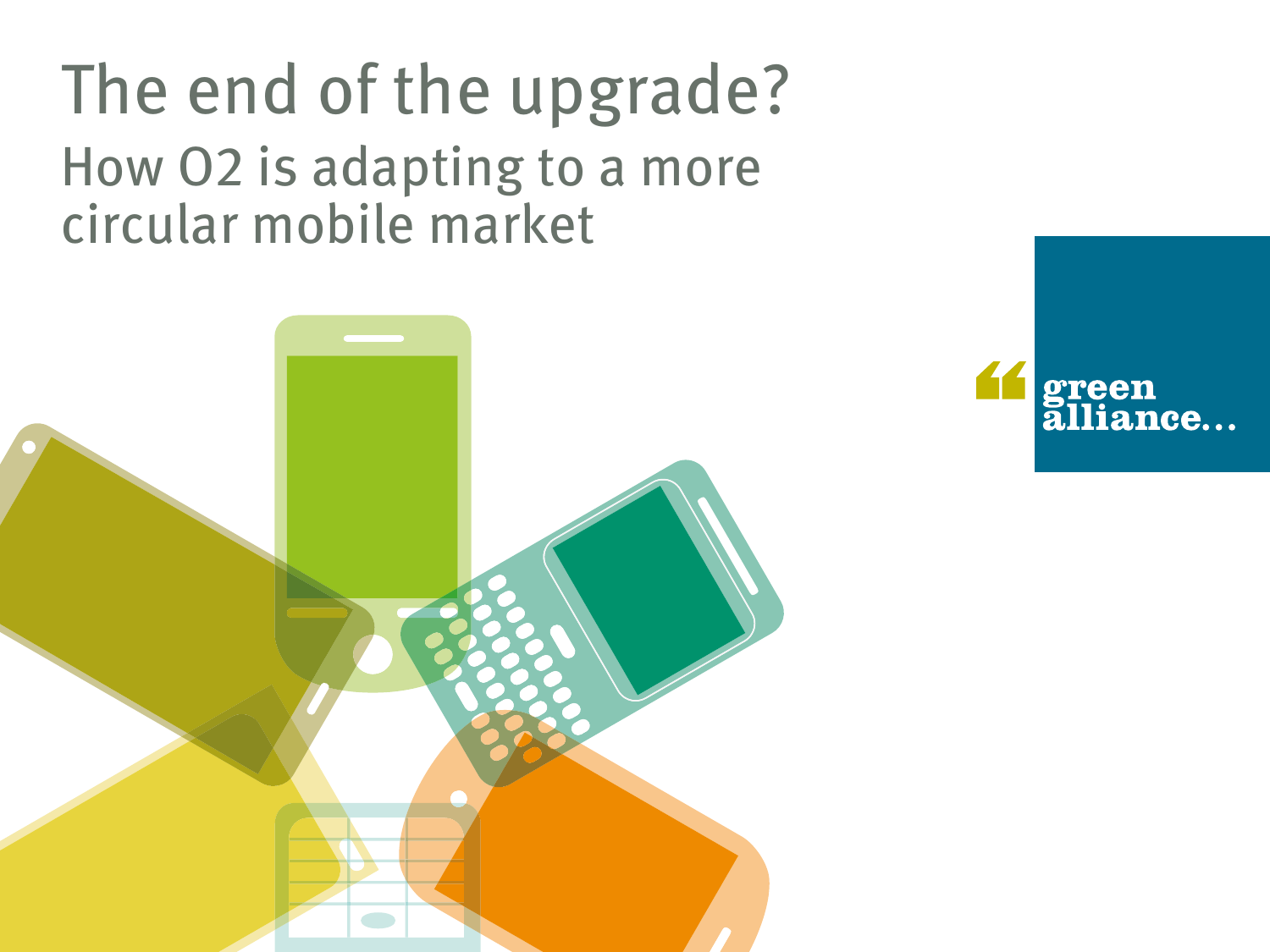### Foreword

### Ronan Dunne, chief executive, O2



At O2, we are proud of how we are helping people to live more sustainably with technology. We are delighted to have worked with Green Alliance, to further investigate the impacts of two of our customer propositions, O2 Recycle and Sim Only, both designed to keep devices in use for longer.

Our approach to the sustainability of our products is based on lifecycle thinking. For prospective consumers, we offer a sustainability guide providing credentials for a range of devices. This guide, *Eco rating*, also rewards manufacturers who have embraced design for recycling and longer life. This is an aspect on which we are pleased Green Alliance is calling for leadership.

At the point of sale, our 'Charger out the Box' initiative minimises excessive waste from unwanted chargers. And for the use phase of the lifecycle, O2 Refresh separates airtime and device payment, rewarding customers that extend their handset's life with significantly lower bills. For those that do decide to upgrade, O2 Recycle, studied in this report, is an easy way to give their old handset a new use.

Green Alliance highlights the importance of upstream impacts. We concur and seek to ensure we are doing the right thing in the background. Through combining value with sustainable innovations, we believe we can do better for everyone. So we are responding to the challenges set out by Green Alliance in this report. And, for us, there are two natural next steps on this agenda.

Further to our championing of the SIM-only, leasing and recycling markets, we want to do more to extend devices' useful life. So we are now focusing on mainstreaming refurbished devices, building on our online refurbished offerings, with the ultimate aim of taking them to the high street too.

We launched our first hand-me-down SIM proposition in 2011, which targeted family and friends, and rewarded both recipient and giver with  $£25$  credit whenever they extended the life of a used device. We are currently exploring similar propositions.

We see these commitments as helping to meet a major change in customer preferences, toward longer lasting devices. We're proud to be helping to make more circular, greener electronics the norm.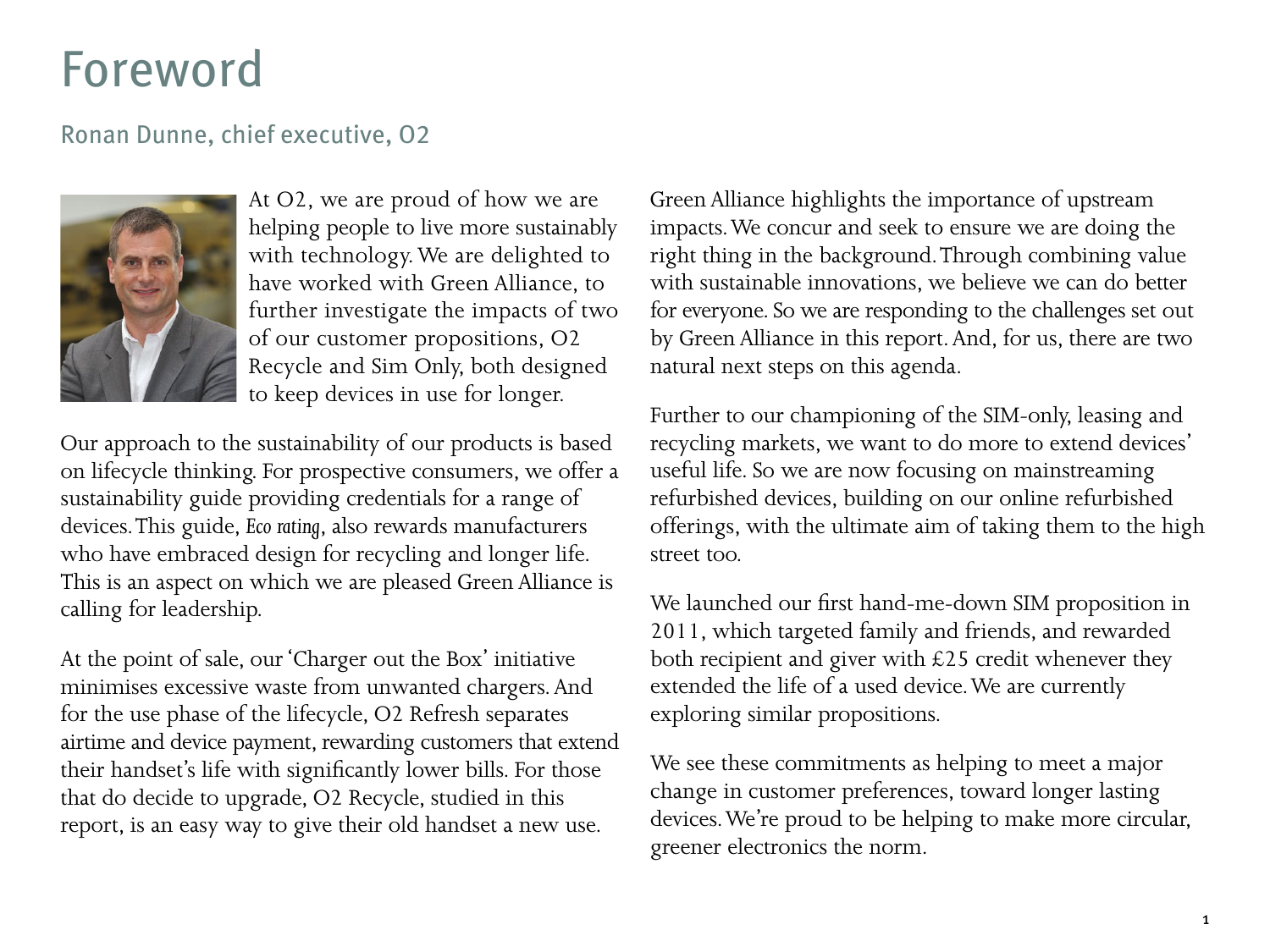### Summary

The mobile market is stagnating. Upgrade cycles in developed countries have lengthened substantially, while growth in emerging economies is slowing and shifting to low cost, low margin devices. The industry's growth model, built on ever increasing sales of new devices, is reaching its limits. Much of this is due to the slowing pace of innovation in mobile phones over the past five years, with new devices taking much longer to become functionally obsolete.

But slower technology change and shifting consumer preferences need not be all bad, at least for companies willing to innovate. A new mobile market is beginning to emerge. This is based not on pushing faster upgrade cycles, but on capturing the value that exists in older devices. And it is this circular market that is poised to grow: resale is estimated to grow four to five times faster than the growth in the overall smartphone market in 2016.

This report looks at O2's experience. It is based on comprehensive analysis of the lifetimes of the mobile phones used by eight million of their customers, and provides new evidence that customers want to use phones for longer.

Through its Recycle programme O2 buys old phones from customers and prepares them for resale. The bulk of

demand for the refurbished phones it sells is in Europe: in 2015, 72 per cent of the 420,000 devices sent in were resold here, with over 40 per cent sold in the UK alone. The programme has nearly doubled in size in the past four years. A sizeable market for second hand phones exists, even in the wealthy world.

O2's Sim Only programme is an existing business model which provides a mobile phone service without an incentive to purchase a new phone. This captures a market for customers who don't feel the need to upgrade rapidly. Our analysis shows that 74 per cent of customers on Sim Only have phones older than the UK average of 1.8 years. Moreover, many customers keep their phones for much longer: 43 per cent keep their phone for over three years, and one in five use their device for more than four years. Perhaps more significantly, the average age of a Sim Only device in 2015 was nearly half a year older than in 2012, demonstrating how quickly consumer preferences are shifting.

These changes are good news for the environment. Smart devices have a sizeable carbon footprint, and extending their lifetime can cut yearly emissions substantially. Ten thousand tonnes of  $CO<sub>2</sub>$  and 26 million litres of water have been saved through the O2 Recycle programme in the past four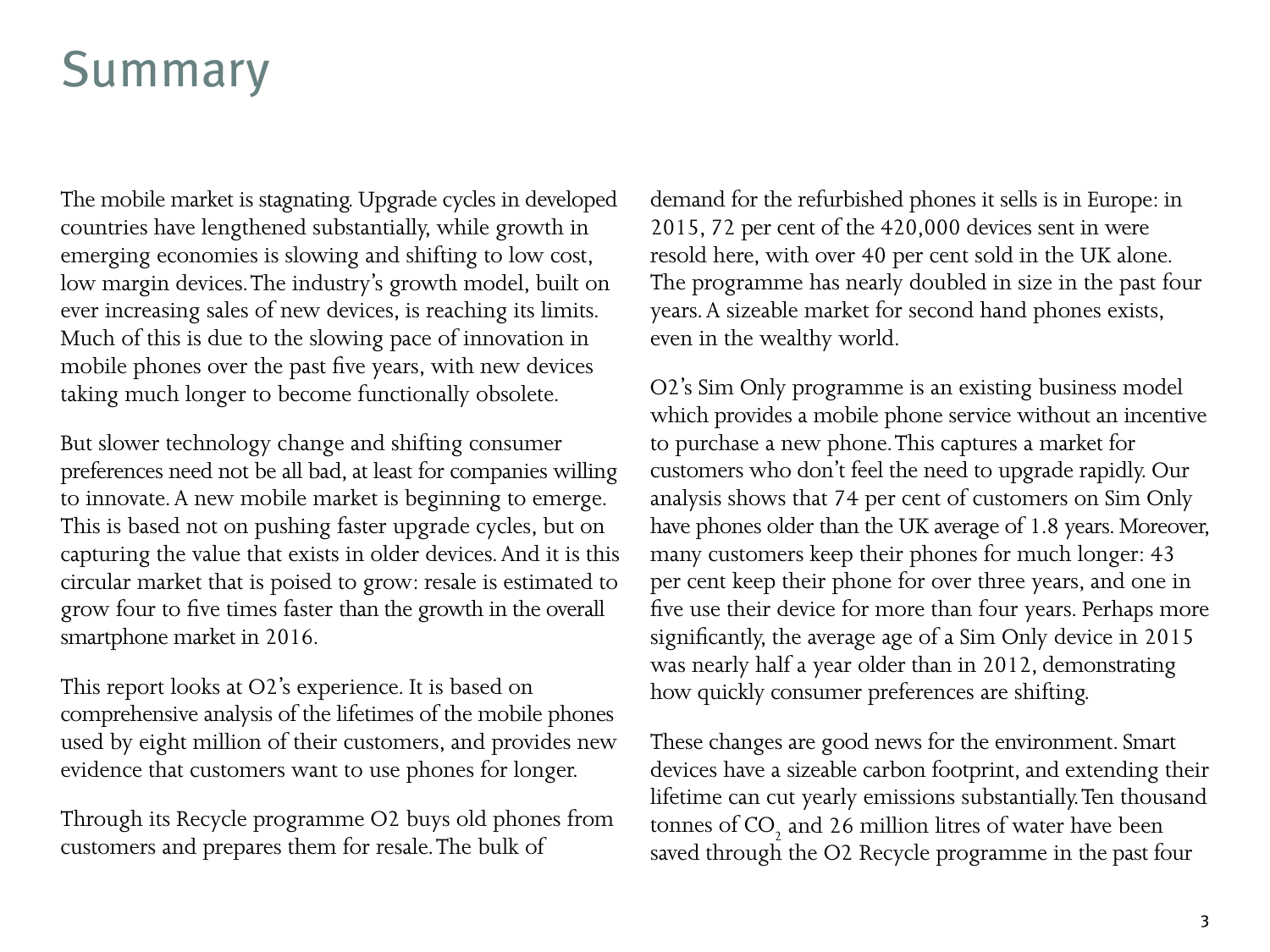years, while allowing O2 and their customers to capture value from used devices. This  $CO_2$  saving is equivalent to 1.1 per cent of O2's UK emissions. Similarly customers on Sim Only deals produce nearly half the yearly emissions of their 24 month contract counterparts, while benefiting from cheaper monthly bills.

Schemes like these should be scaled up. Companies need to make it easier for people to sell their used phones than to leave them in a drawer. This report identifies how innovation in software, for example a trade-in app, or in business models, such as guaranteeing access to a spare phone, in case a new phone breaks, could work. Both options are technically feasible and economically sensible.

Governments should help these circular models to thrive. Many devices become prematurely obsolete because their software is not updateable, or because their screens or batteries are difficult to replace. This does not happen because companies cannot make better products or because consumers do not want longer lasting products. Instead, like energy efficiency, consumers rarely pay attention to durability, repair and upgradability at the point of purchase. Requiring manufacturers to meet standards to address these points would meet customer preferences for longer lasting devices, and would encourage the development of successful, and more circular, business models.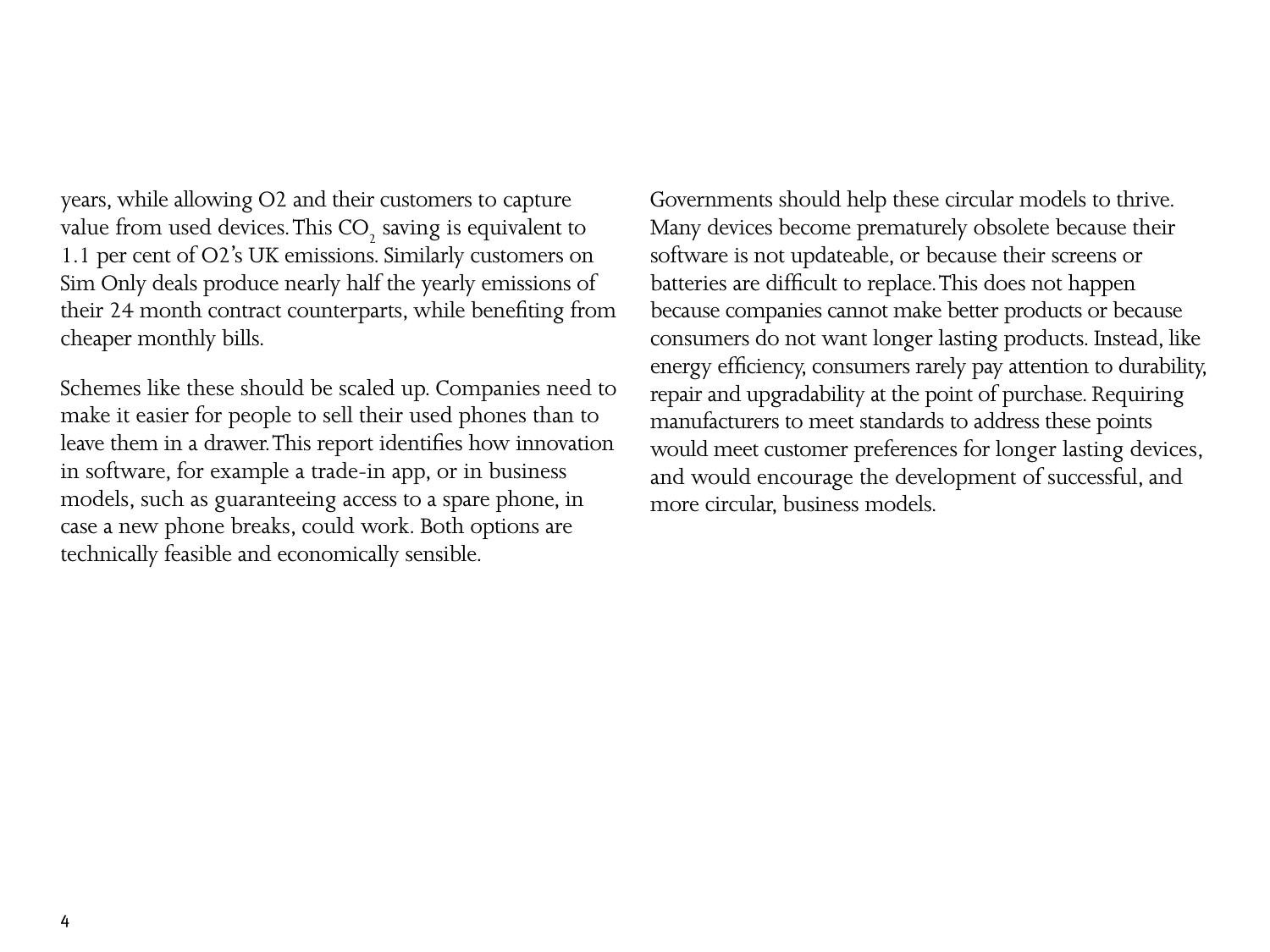## Transition is occurring in the mobile market

- 
- -
	- -
		-
	-
- - -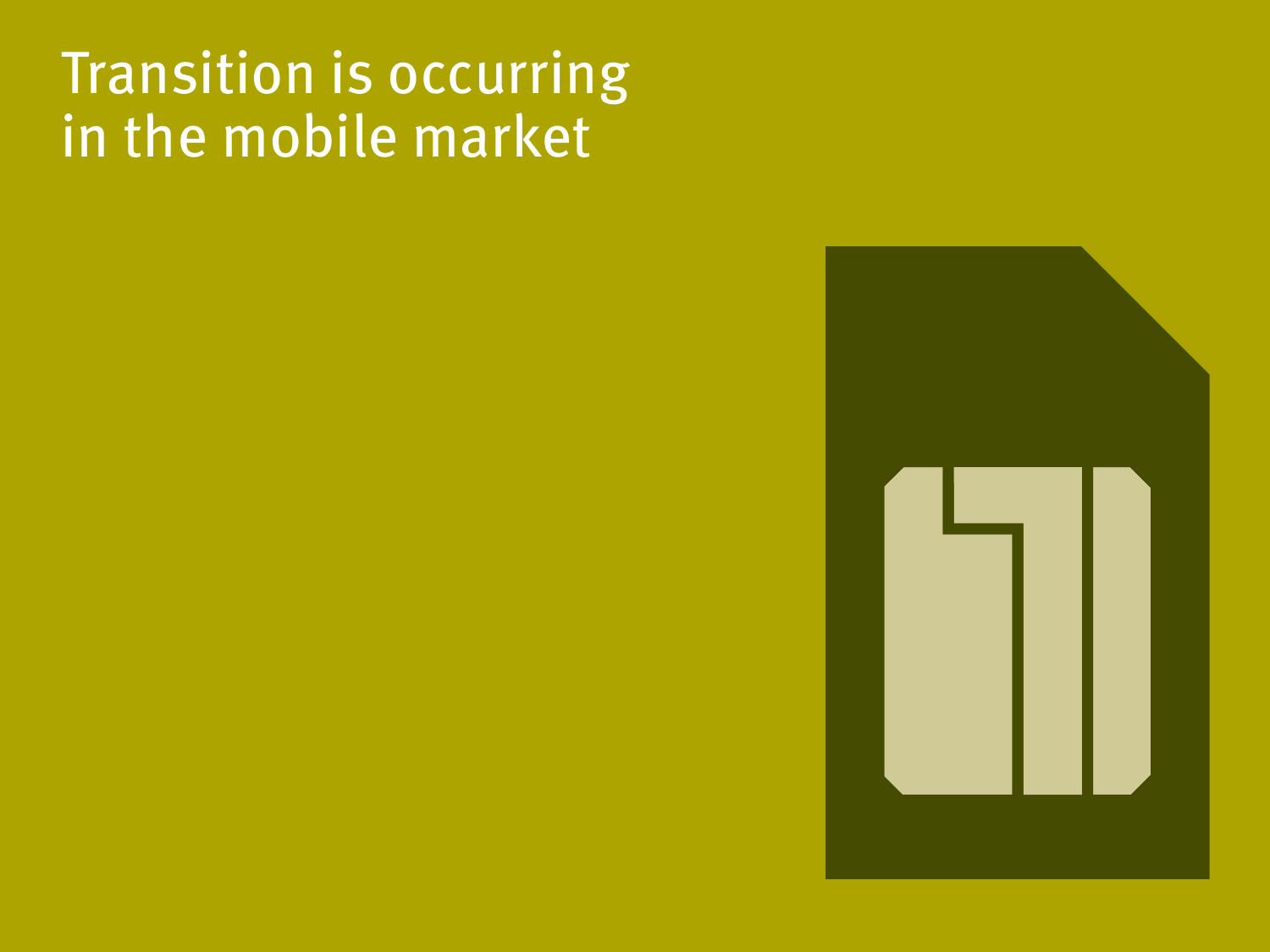In less than ten years, smartphones have become ubiquitous, and have created a multitude of new ways for their owners to interact with the world. The industry has boomed, initially through business use and early adopters, then broader penetration of western markets and later the wave of budget models sweeping through emerging markets. But now, after seven years of sustained double digit growth, the market seems to be maturing. Sales growth is falling, with the markets for first time buyers and replacements both slowing.<sup>1</sup>

#### There are fewer first time buyers, even in emerging markets

High smartphone ownership rates in the west mean most sales to new users are in emerging markets. Global smartphone ownership has doubled in three years, from one billion in 2012 to nearly two billion by the end of 2015, bolstered by the availability of cheaper phones.<sup>2,3</sup> But some emerging markets are now also reaching saturation. According to Nielsen, China reached 73 per cent smartphone

penetration in 2015, with the market now primarily driven by upgrades.<sup>4</sup>

#### Upgrades are slowing in the wealthy world

In saturated markets, sales are crucially dependent on the rate people replace their phones. But, while early smartphones offered great leaps in functionality from their predecessors, today's models advance only incrementally, if at all. This is one factor driving the increase in upgrade cycles, which have grown from 18 to 22 months in the US to match the average in the UK.<sup>5</sup> Commentators are drawing parallels to the PC market, which flatlined when "the hardware simply got too good, and people didn't need to upgrade as frequently."<sup>6</sup>

#### Resale is booming

But more is afoot in the mobile market. While some people are simply keeping their devices longer, there is also a trend towards buying and selling second hand. This means that even a more frequent upgrade cycle cannot guarantee growth in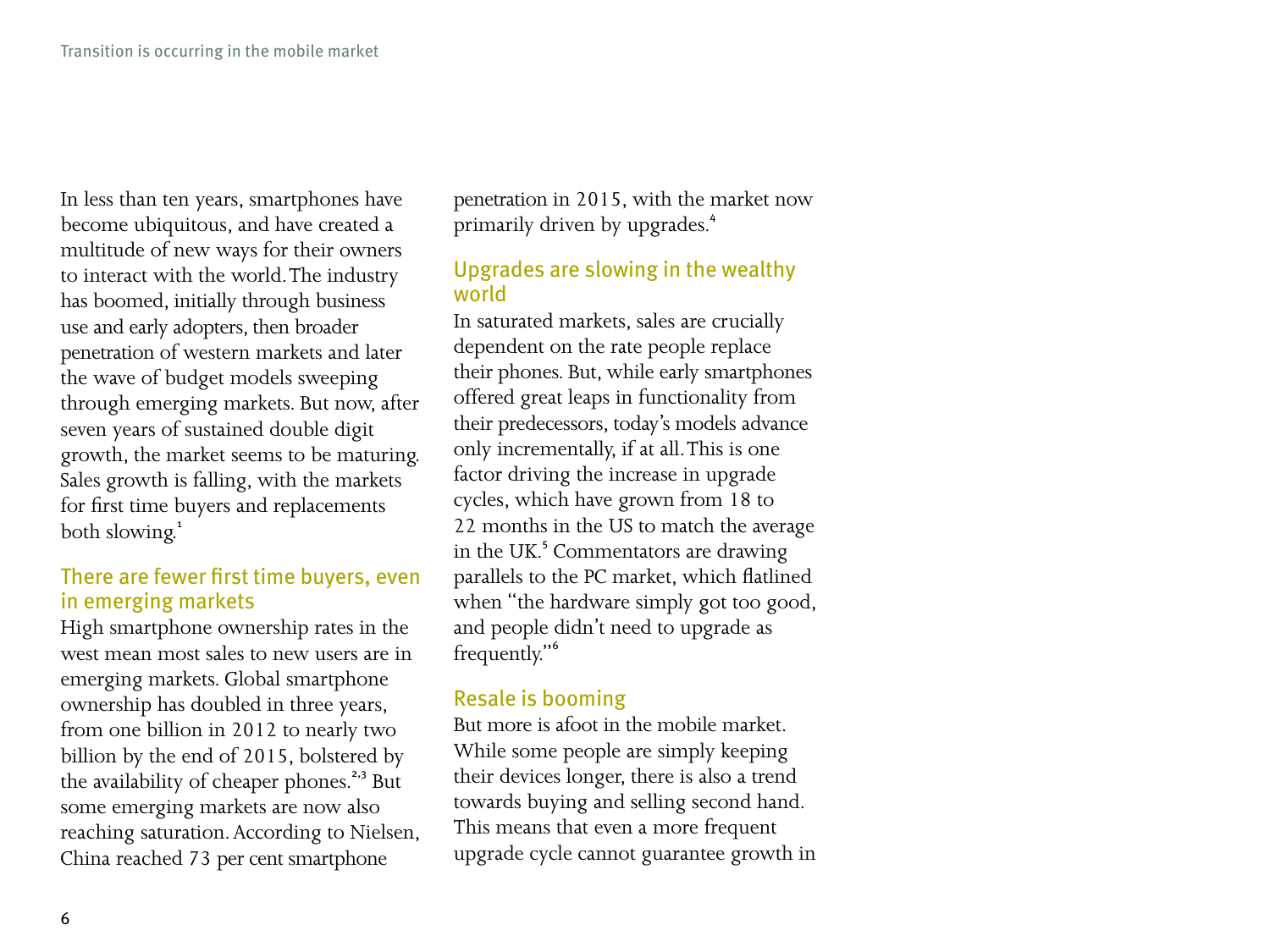new device sales. In China, although the upgrade cycle decreased from 29 months in 2011 to 18 months in 2015, a major driver of this is the emerging upcycling industry, where multiple startups are competing to provide low cost second hand phones, cannibalising sales of new budget devices.<sup>7</sup>

To date, the global resale market has been constrained by supply rather than demand.<sup>8</sup> This is not because there are not enough second hand phones out there, but because too few of them are reaching consumers. Instead, most end up sitting unused: it is estimated that between 28 and 125 million phones are languishing in drawers across the UK, and only 20 per cent of people sell their used phones.<sup>9</sup> Deloitte has concluded that, in 2016, globally, the growth rate of the used smartphone market will be as much as four to five times higher than that of the overall smartphone market.<sup>10</sup>

This is a very different world for smartphone manufacturers, retailers and carriers. A combination of slowing innovation, emerging market saturation and a growing resale market threatens to destroy companies who align their revenues solely with sales of new devices. But opportunities abound for those who embrace the new order.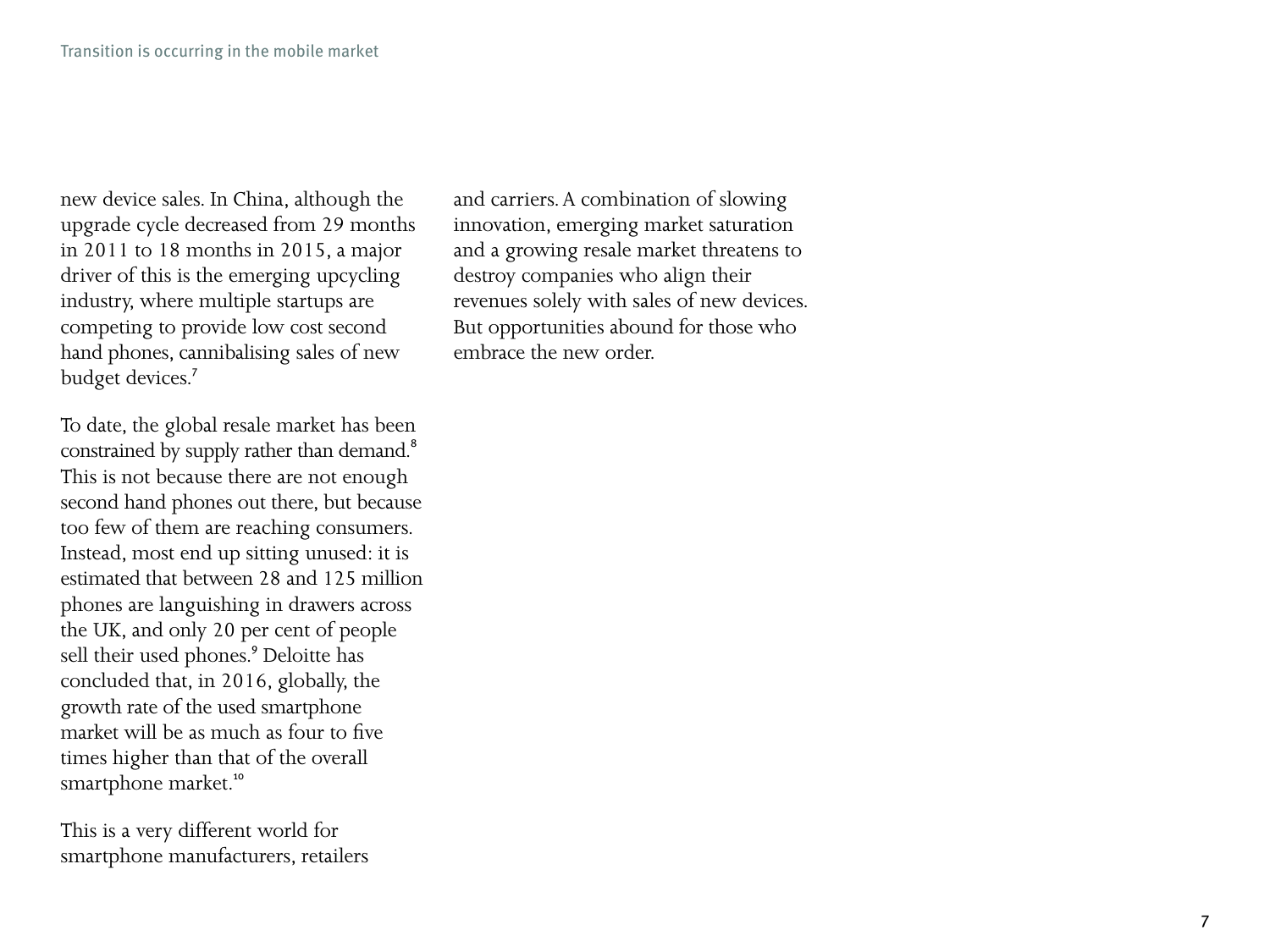# Industry leaders are inventing new business models

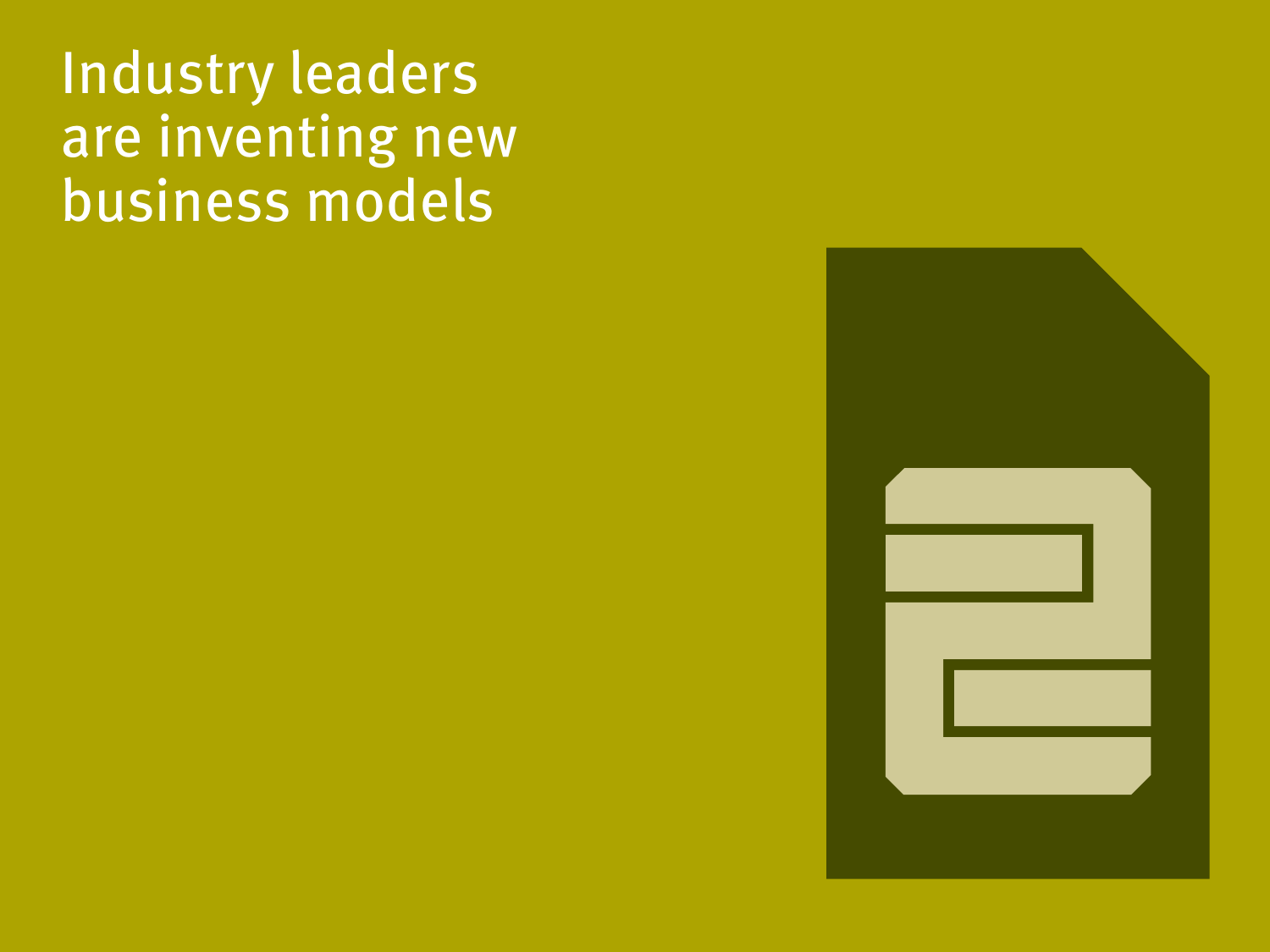Savvy companies are seeing diverging consumer preferences as an opportunity rather than a threat, and are diversifying their businesses to decouple revenue from the sale of new devices. These companies are serving people who are happy to keep their old phone longer or use a second hand device instead of buying new. The initial growth in this market has come from startups, such as reseller Gazelle.

This analysis focuses on network operator O2, which is experimenting with business models that keep devices in use for longer. Green Alliance has analysed data from two of O2's programmes, O2 Recycle and Sim Only, to see how viable these models are in practice. We found that they are popular with customers, and have significant growth potential, as well as environmental benefits.

#### People want to buy and sell old phones

The O2 Recycle programme is one of a number of growing smartphone resale schemes offering customers money for their old phones. This encourages the

reuse of older, working phones, that would otherwise be abandoned. The scheme is open to everyone, not just O2 customers, and has grown in popularity since it started in 2012.

#### Growing popularity of O2 Recycle

Although the scheme's name refers to recycling, 95 to 99 per cent of the devices that are sold to O2 are in good working order and are sold second hand, with the remainder being recycled.

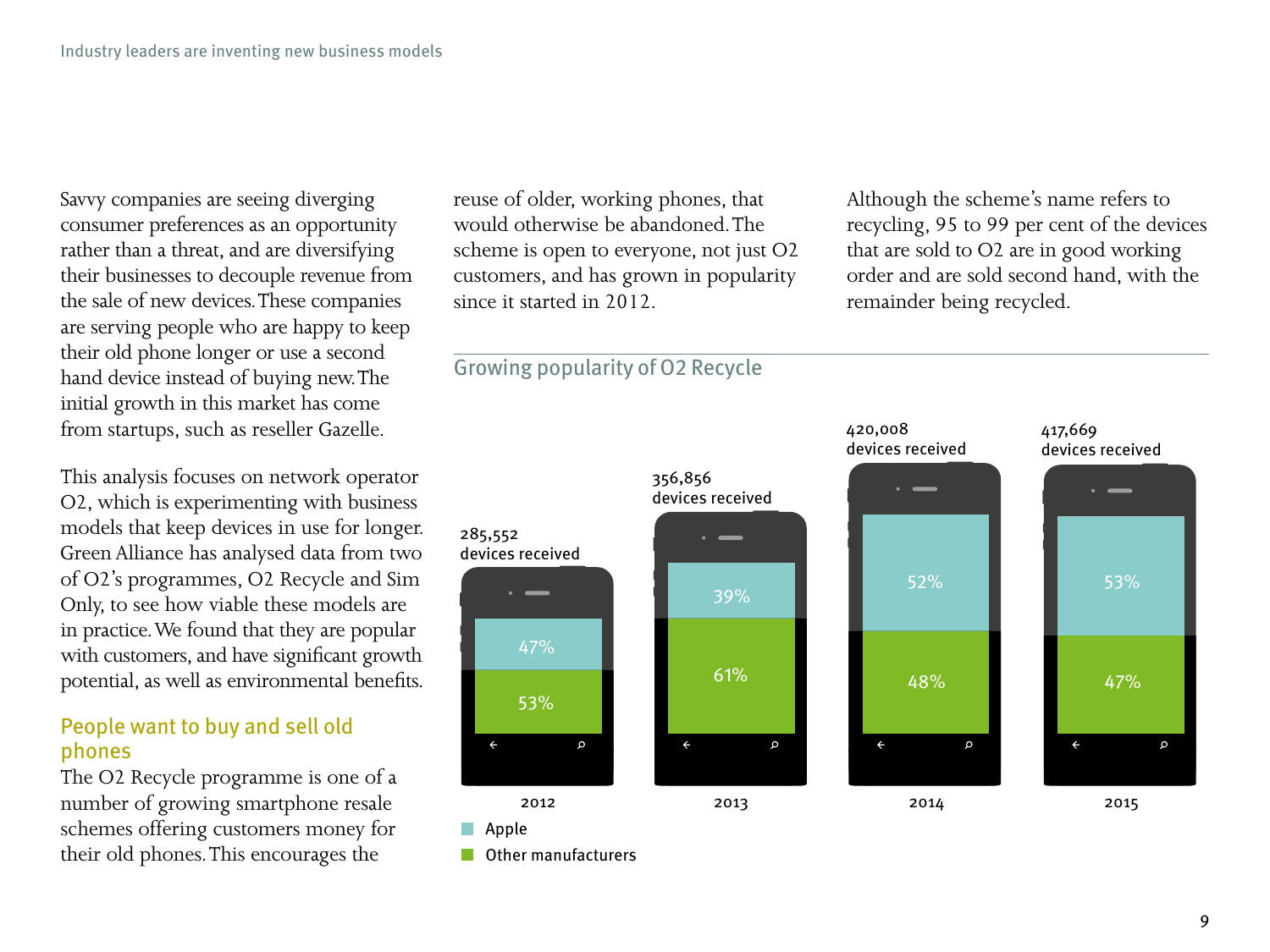In the past, these used phones would be sent to emerging markets to compete with cheaper models available there. But the market is changing. The UK has a

growing demand for second hand sales. Of the phones resold through O2 Recycle in 2015, some 43 per cent – 173,000 devices – remained in the UK, while a

further 30 per cent went elsewhere in Europe. This suggests that the wealthy world's appetite for owning the newest gadgets may be waning.

Destination of devices resold via O2 Recycle

40% UK

20-40% France, Hong Kong

 2.5% Belgium, China, Czech Republic, Germany, Indonesia, Ireland, Italy, Netherlands, Nigeria, Spain, Sweden, United Arab Emirates, United States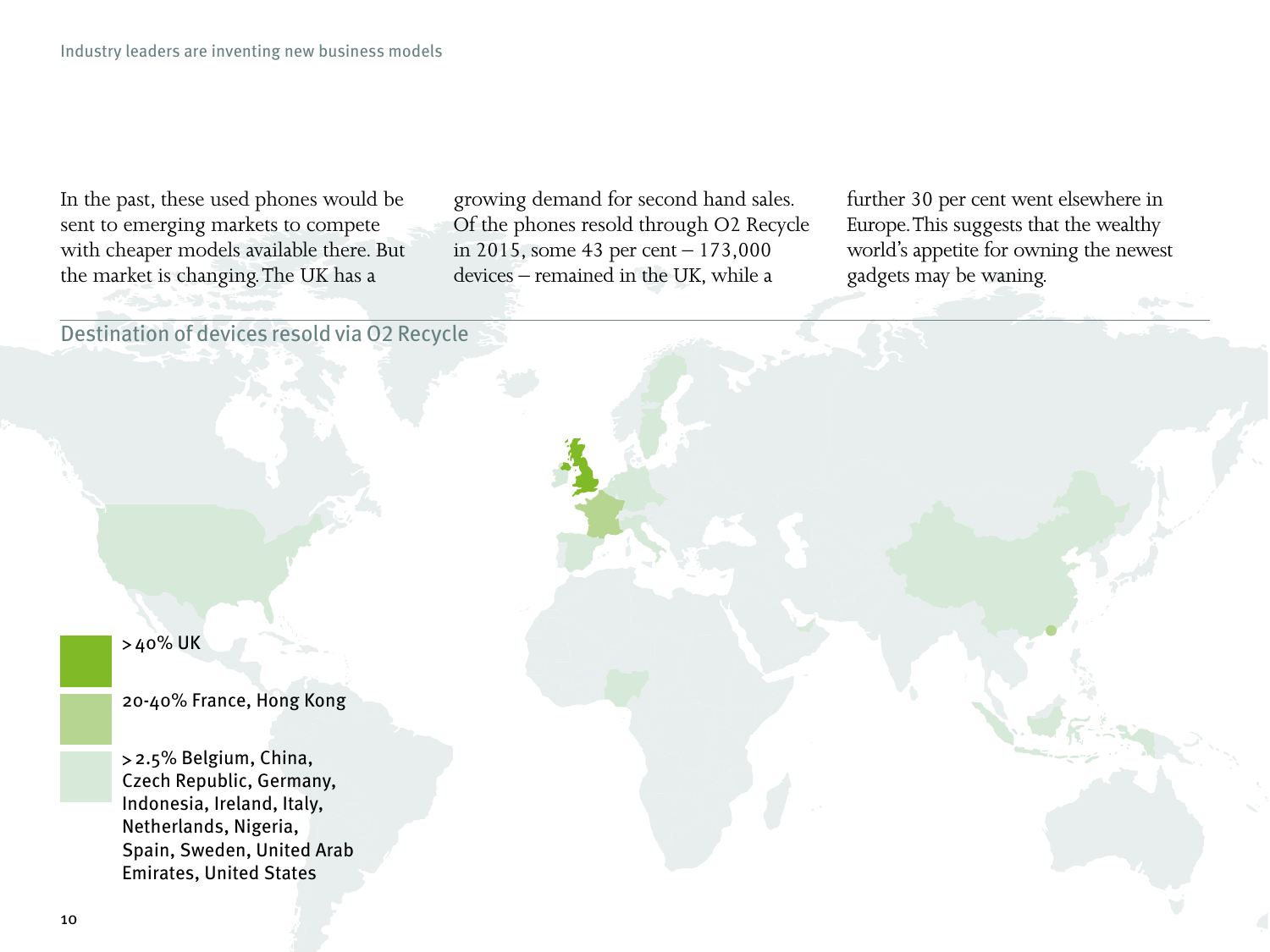#### People want to keep their phones longer

The O2 Sim Only programme charges customers just for airtime, rather than bundling a new handset in with their contract. While allowing customers to pay for airtime only is not a new idea, the business model is well suited to consumers with preferences for longer lived devices, and the age profile of the devices used in Sim Only shows this.

Sim Only data shows that, on average, 74 per cent of customers are using their phone for longer than the average 1.8 year mobile phone lifetime, and 40 per cent for longer than three years, while 21 per cent use beyond the maximum economic lifetime, the point at which the device ceases to be worth selling second hand. 11,12

#### Growth in devices kept for more than three years on SIM Only

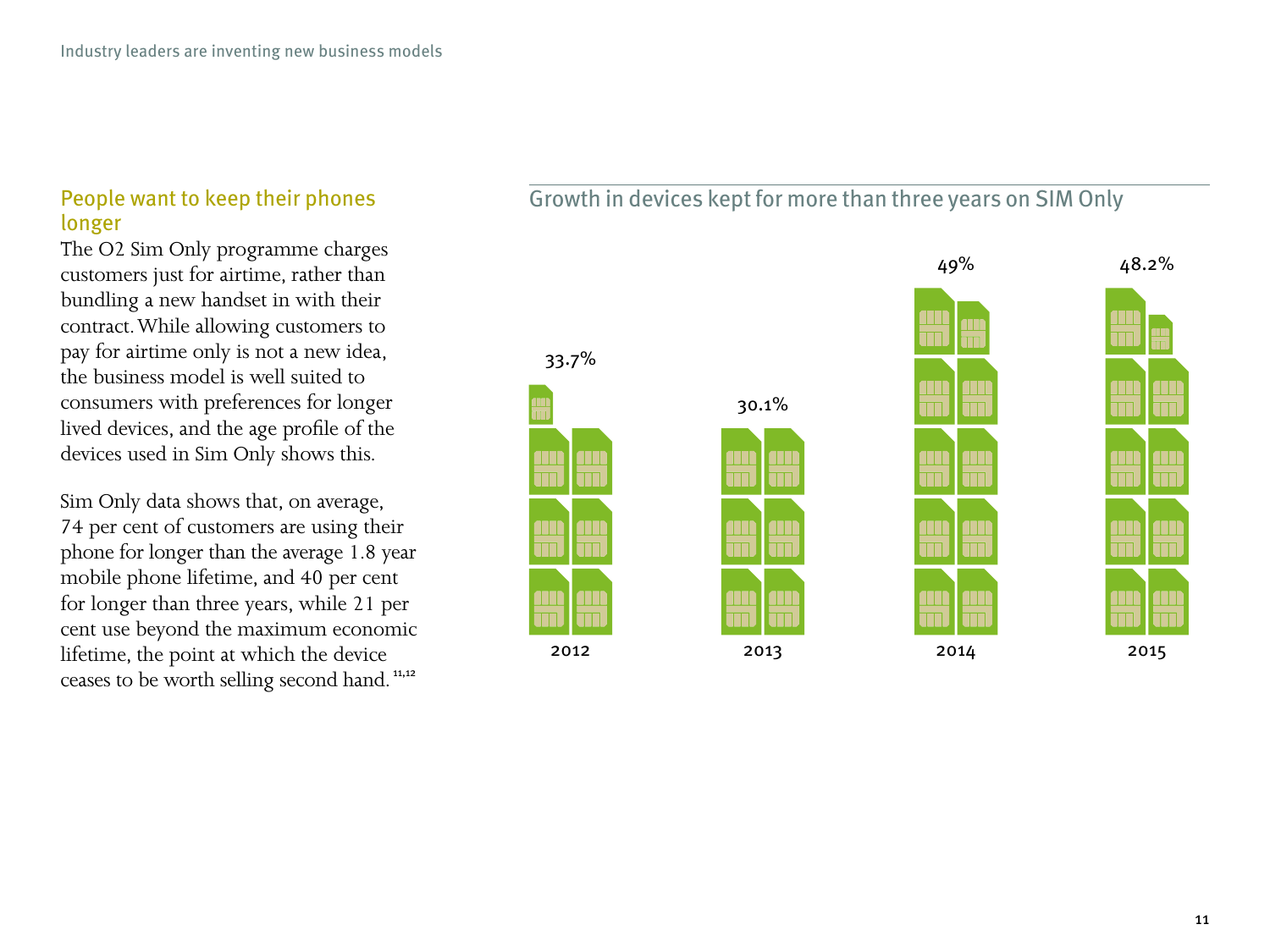We estimate this to be four and a half years for iPhones and three years for other smartphones. This discrepancy is in part due to the much longer software support for Apple devices, of 37 months on average compared to 21 months for Android, meaning that they become obsolete more slowly.<sup>13</sup>

More significantly, the length of time that people use their devices has been rising, with the average age of a Sim Only device growing from 2.55 years in 2012 to 2.93 years in 2015 and, in particular, the percentage of people keeping devices longer than three years increasing markedly.<sup>14</sup>

The Sim Only programme has grown in popularity since it began in 2012, particularly for Apple devices, which retain their value longer.

#### The growing popularity of Sim Only

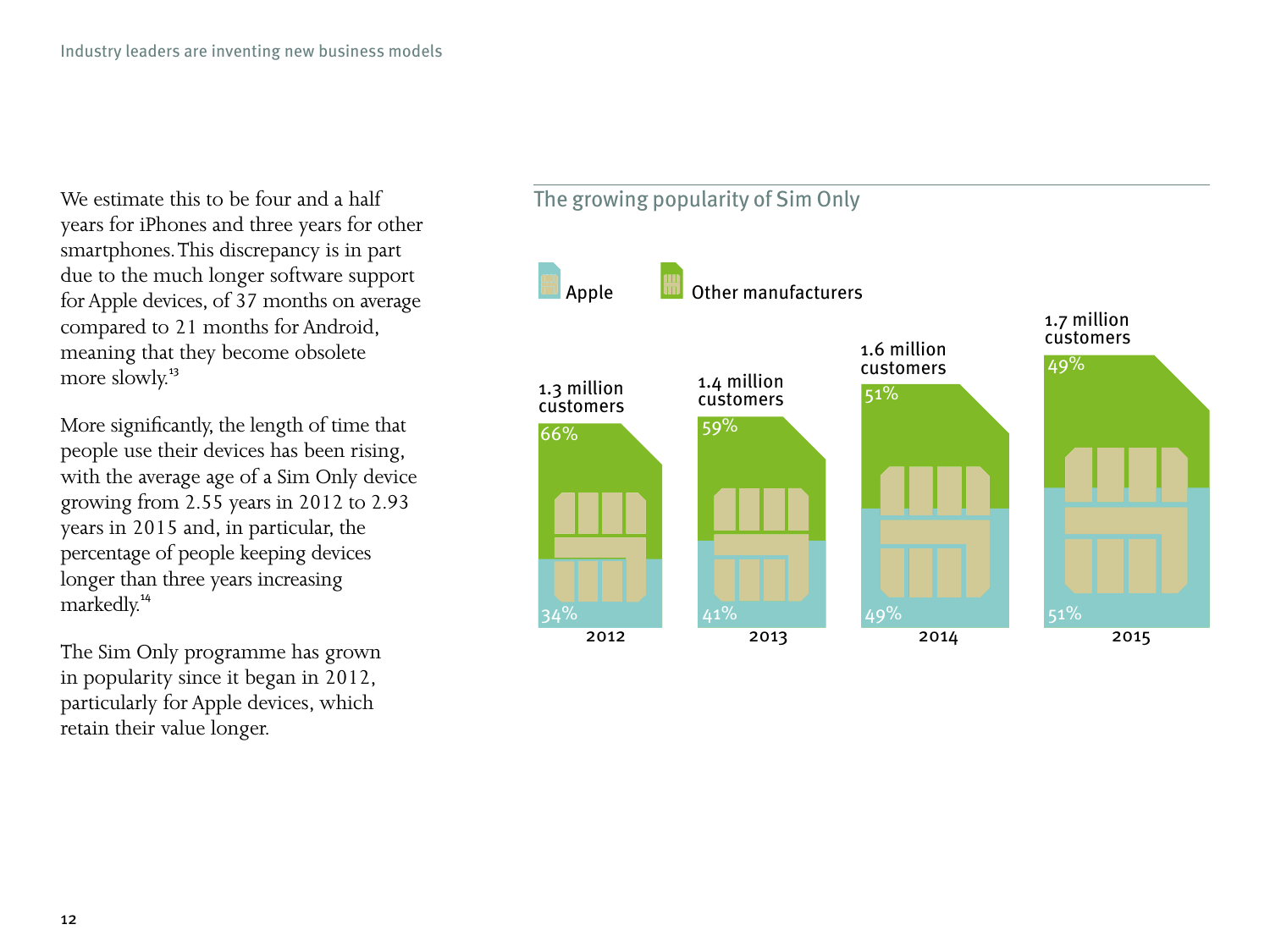### The average age of Sim Only devices is rising

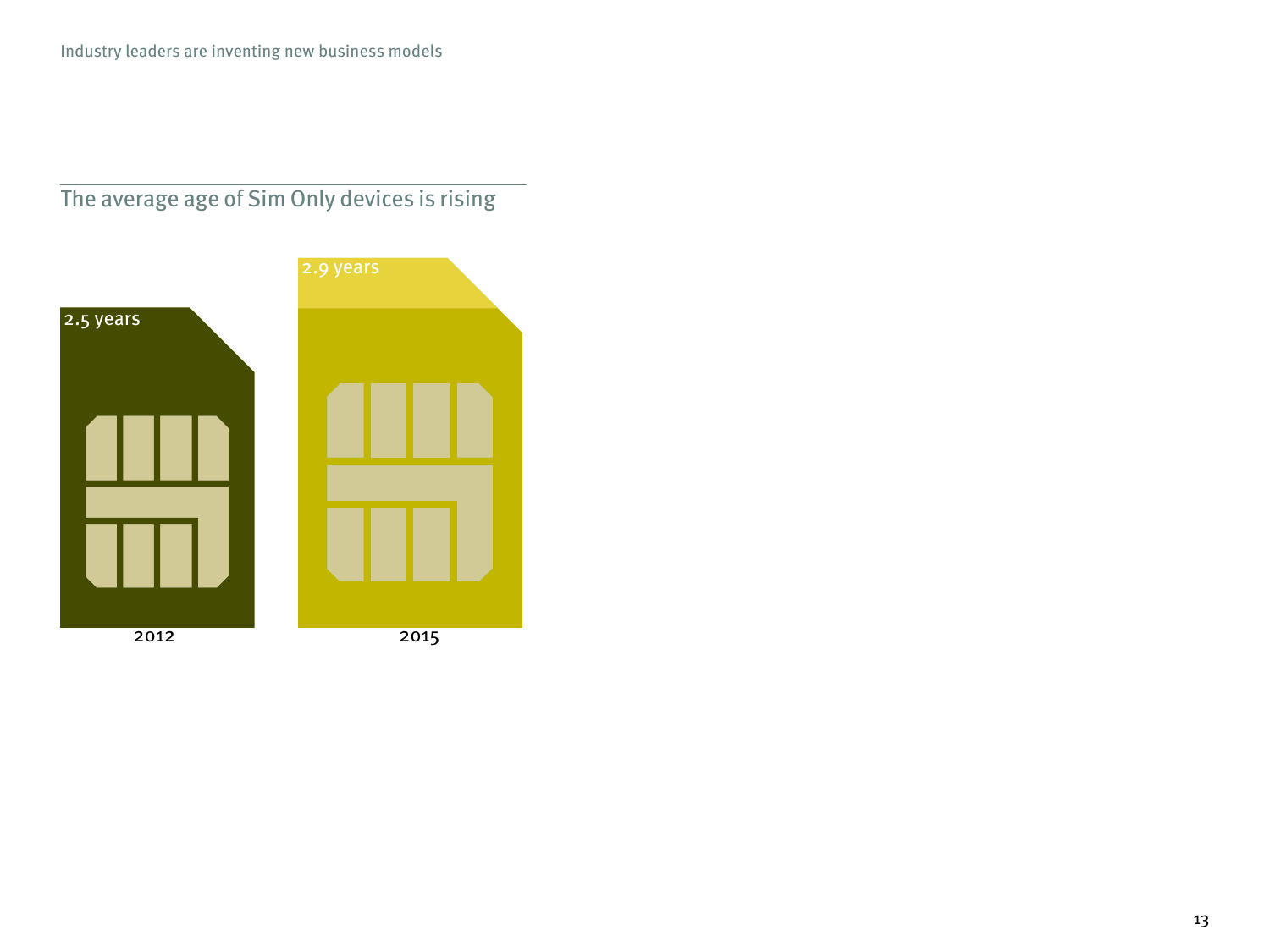# New business models can reduce waste and emissions

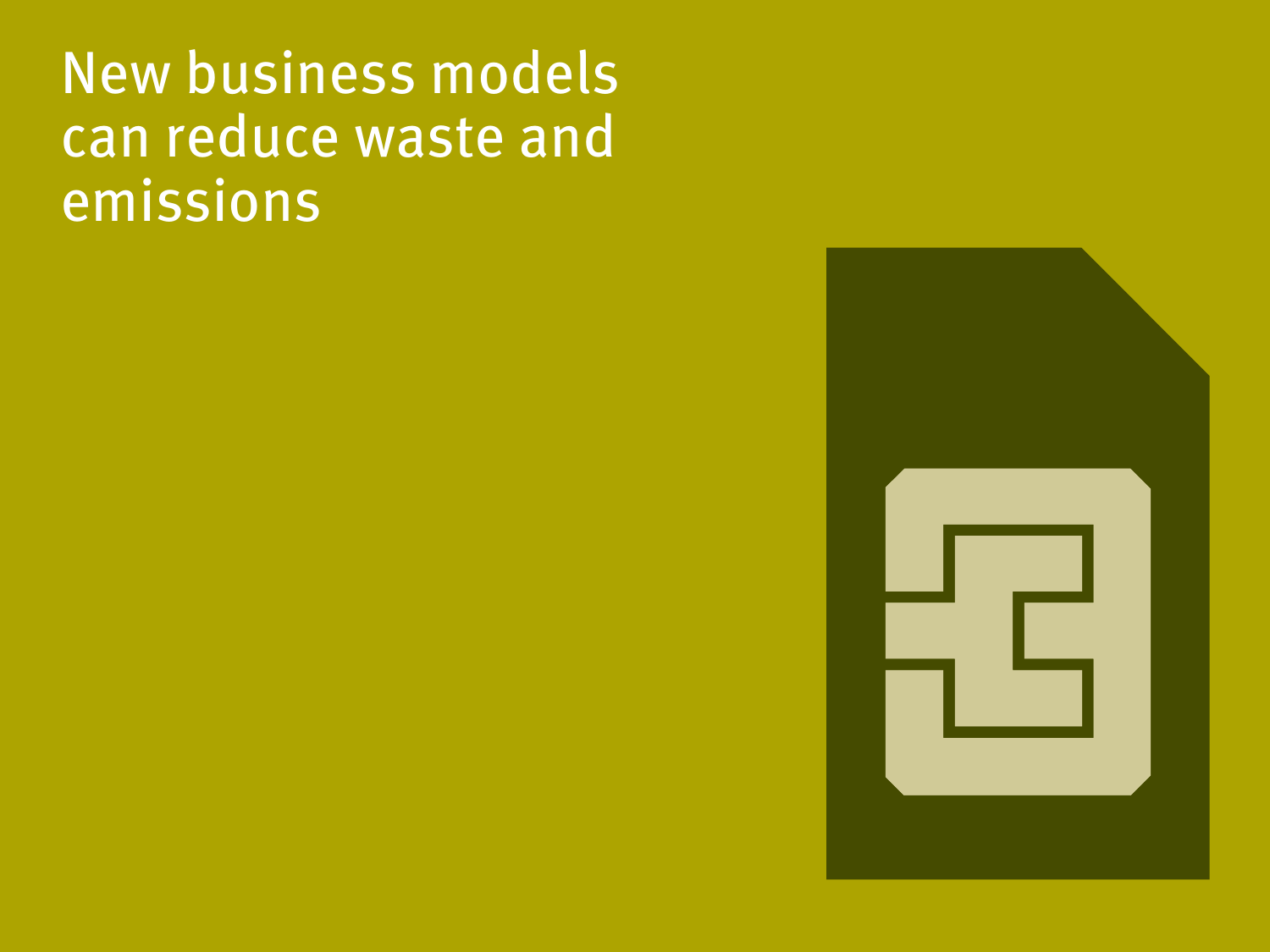

#### A growing carbon footprint

The rapid expansion and the moving upgrade cycle of the smartphone industry create a sizeable environmental impact. Like other electronic devices, smartphones contribute to the growing ewaste problem, because they are difficult to disassemble and contain toxic materials. The manufacturing process of these products is also a carbon and water intensive process, and draws on materials which face supply constraints, such as neodymium, and environmental concerns, such as tin from unsustainable mines in Indonesia.15,16 This report concentrates on the carbon impact. Other environmental impacts and business risks are outlined in more detail in Green Alliance's 2015 report *A circular economy for smart devices.*

The key to reducing the carbon impact of mobile phones is to keep them in use for as long as possible. This is for three reasons. First, 81 per cent of the embodied carbon emissions of a device come from its manufacture, distribution and end of life treatment rather than use. This is unlike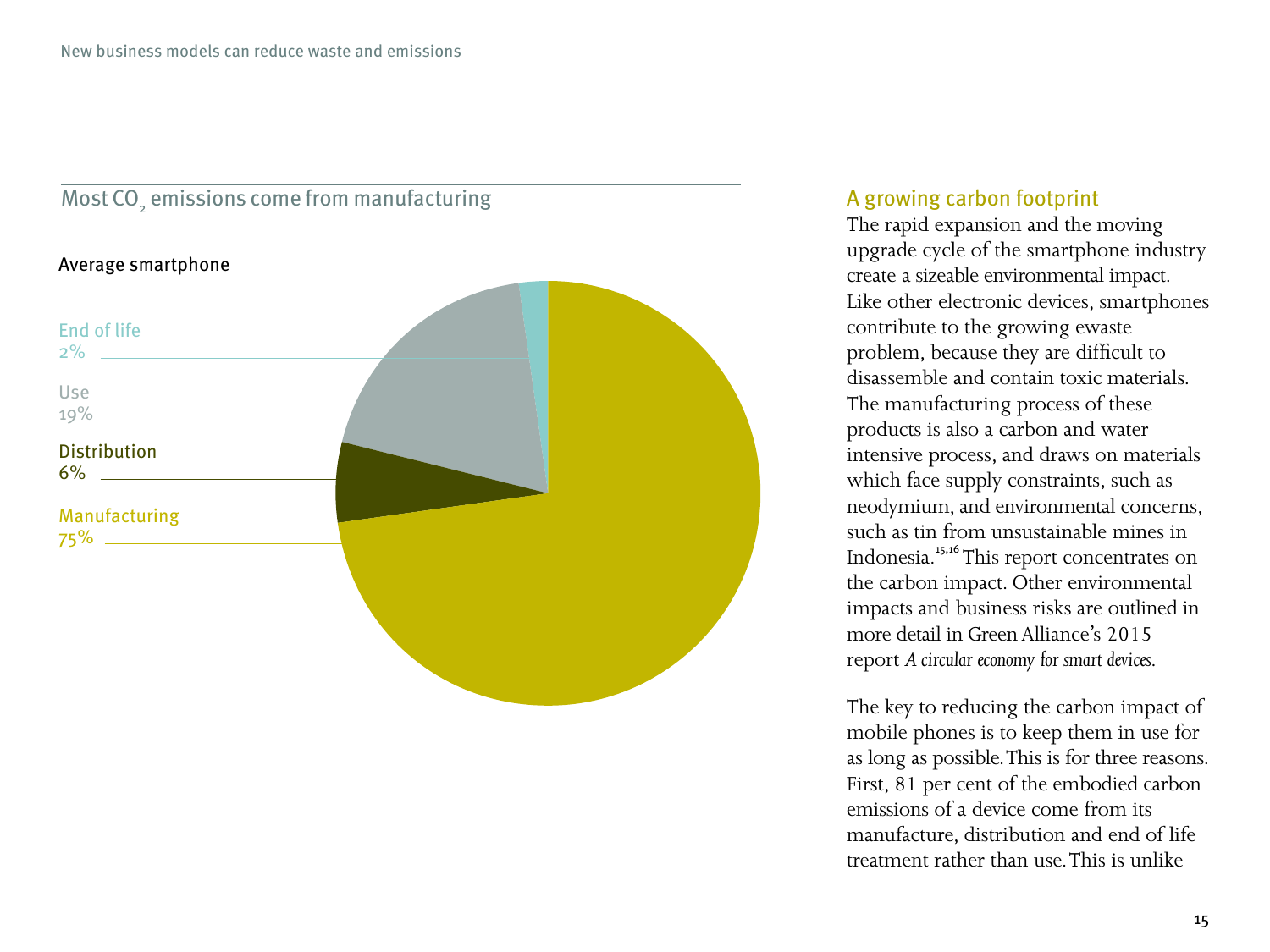other electrical equipment, such as refrigerators or ovens, which produce the majority of emissions while being used. The product lifetime is, therefore, the key determinant of overall environmental impact, because a device that lasts longer spreads its manufacturing impacts over a longer time period.

Second, embodied carbon in smartphones is concentrated in several components, like integrated circuit boards and screens. These are nearly impossible to reuse in the manufacture of new devices, so extending the lifetime of the whole device is the best way to minimise its carbon impact.

#### Embodied carbon is concentrated in several hard to reuse components



Apple iPod Touch 8gb third generation (2009) (proxy for iPhone)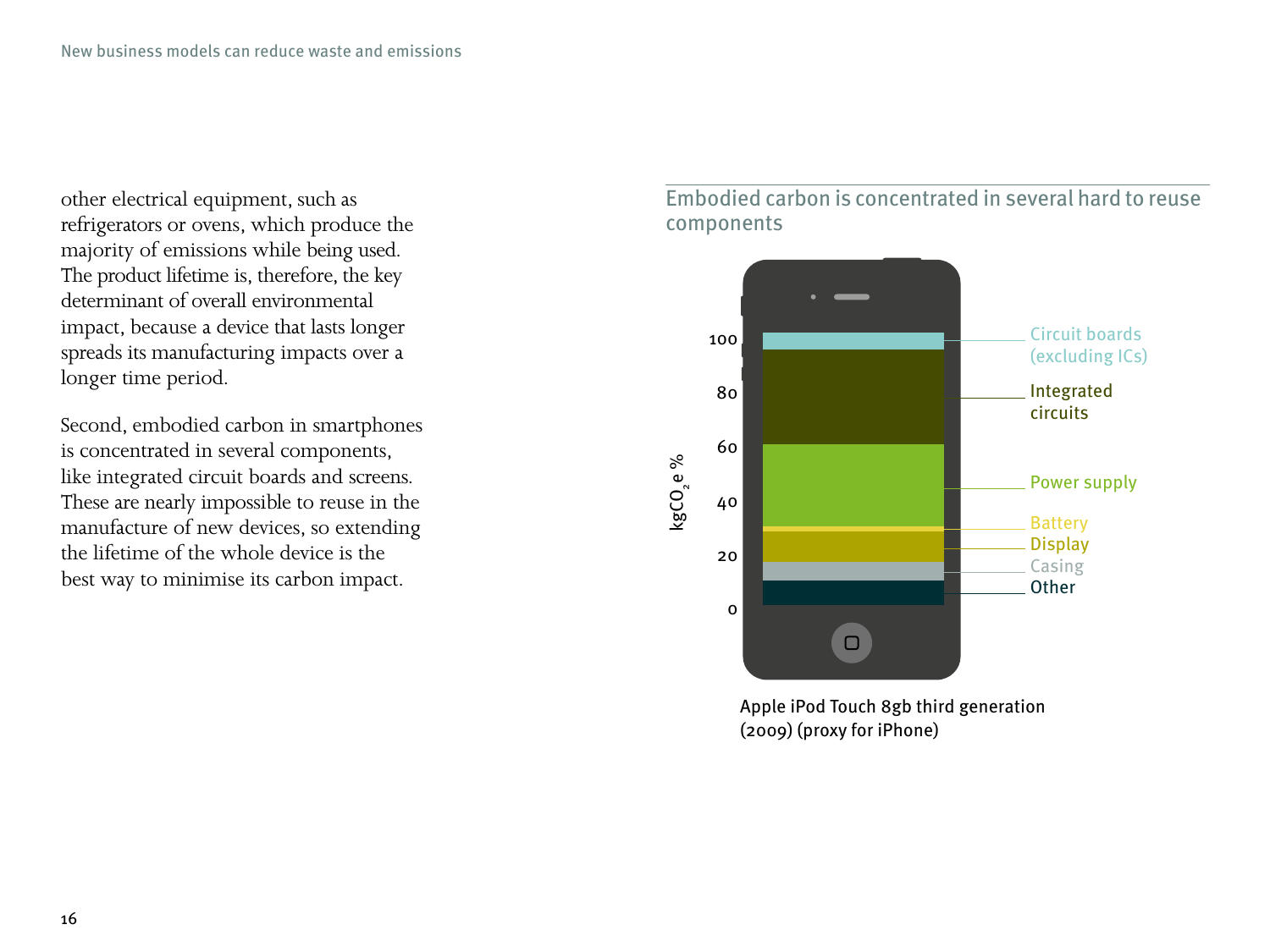Finally, with technology driving higher specifications, particularly faster processors and larger screens, embodied carbon is growing. This is particularly evident in Apple devices, which means it is even more important to keep newer devices in use for longer.<sup>17</sup> Unfortunately, this may mean that consumer preferences for keeping devices for longer only hold emissions from mobile phones steady, rather than cause an absolute decrease.

#### Embodied carbon of Apple devices rises as specifications increase

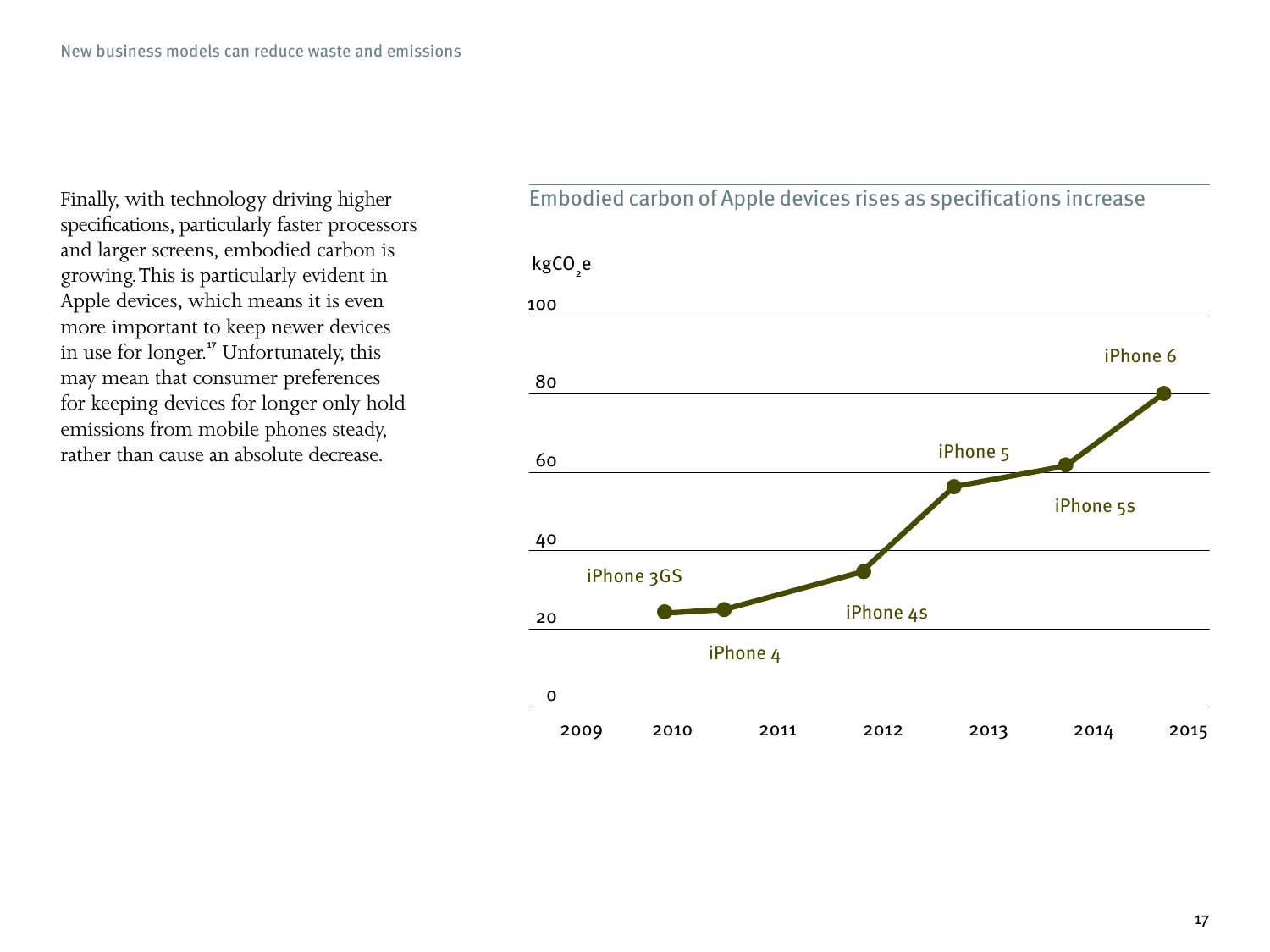#### Reuse gives devices a second life, which cuts emissions

By giving phones a second life, the O2 Recycle programme has enabled savings of a total of ten thousand tonnes of carbon emissions since its inception in 2012. This is equivalent to around 35 per cent of the emissions that would have been produced had these devices been used for the standard UK average of 1.8 years. In absolute terms, it equates to 1.1 per cent of O2's UK  $\mathrm{CO}_2$  emissions.<sup>18</sup>

The year on year increase in savings can partly be attributed to the growing popularity of the scheme.

#### Emissions created and avoided, O2 Recycle



Yearly emissions from phones received through O2 recycle Emissions avoided because of O2 recycle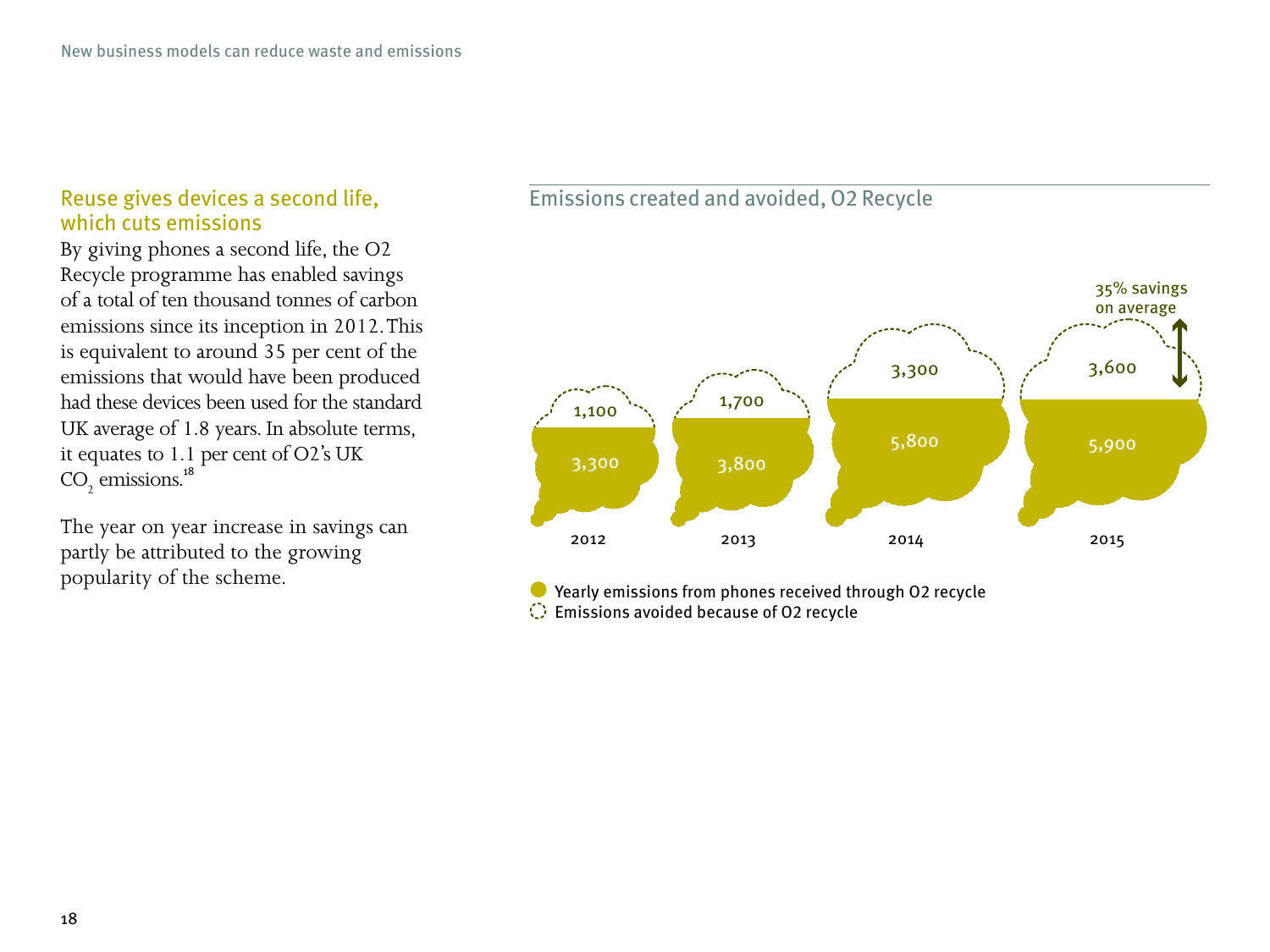The rise in savings is also due to several other factors. In particular, the proportion of Apple devices sent to the programme has increased, which have higher embodied emissions.This means that reusing them saves disproportionately more emissions than reusing phones with lower footprints.The increase in Apple devices also increases the savings for another reason: used iPhones hold value better than other used smartphones and so can be reused for longer, which spreads their manufacturing impact over a longer period.

#### Average embodied carbon of devices reused through O2 Recycle

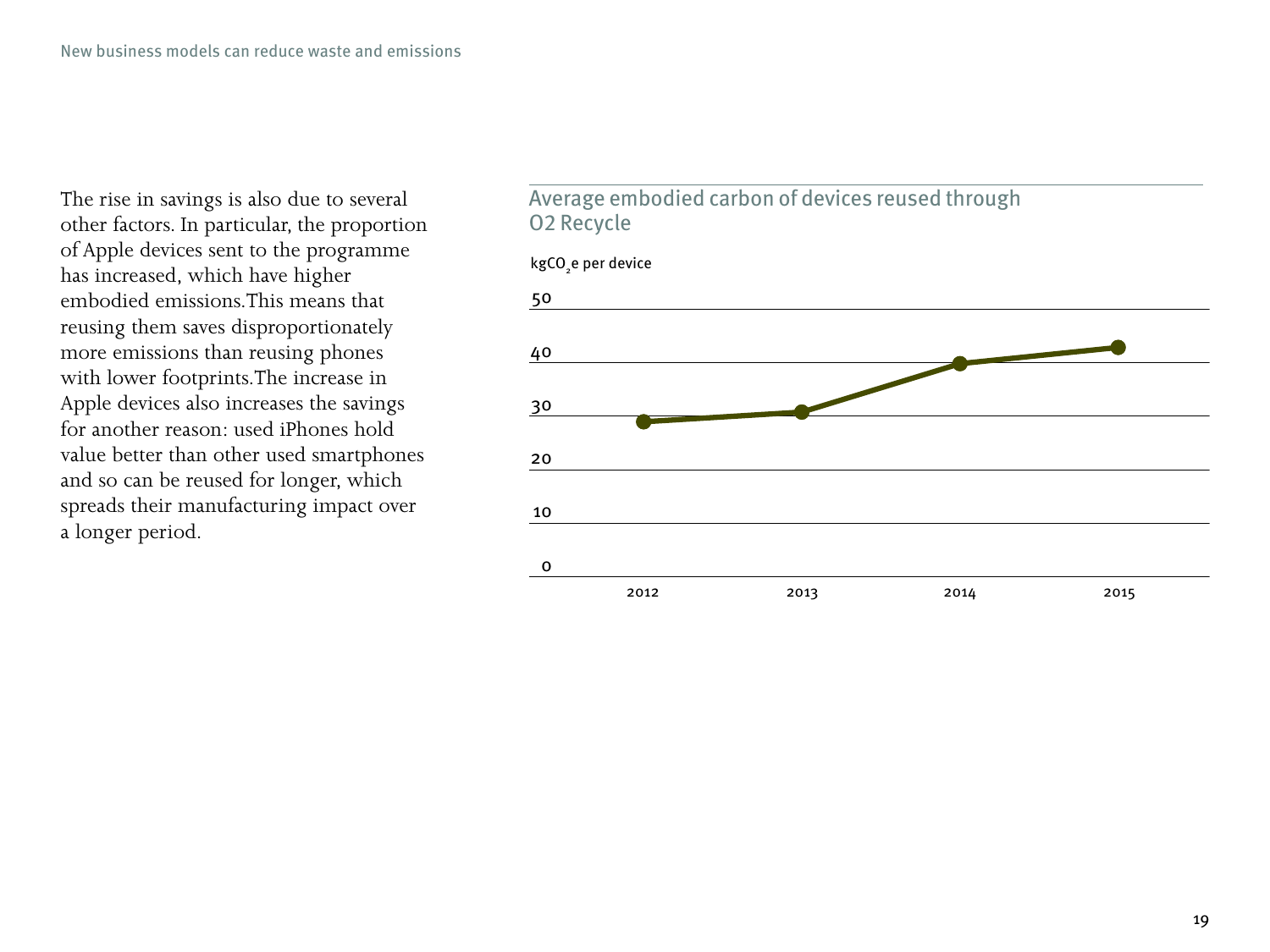#### Airtime only plans enable a longer first life

By providing a plan that just charges for airtime, Sim Only customers have average emissions which are nearly half that of their counterparts on contracts with regular phone upgrades.

Overall, in 2015, Sim Only customers saved at least  $21,000$  tonnes of  $CO<sub>2</sub>$ , compared to the typical 1.8 year upgrade cycle.

#### Emissions created and avoided, Sim Only



Yearly emissions from Sim Only customers

Yearly emissions avoided from Sim Only customers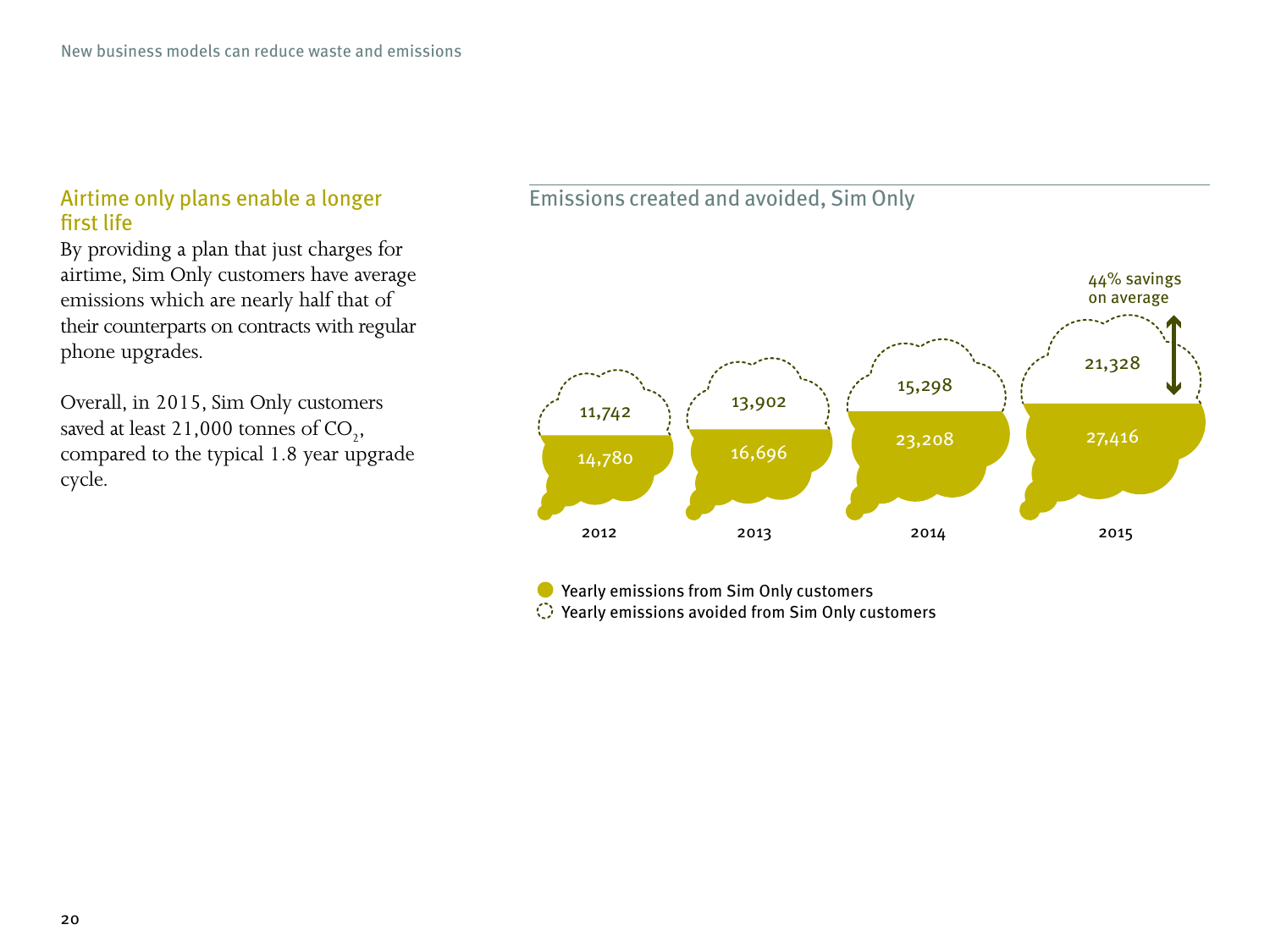The average figures mask the fact that a significant number of Sim Only customers keep their devices for much longer, than the Sim Only average of 2.7 years. For customers with five year old phones, this can cut the carbon impact by more than 60 per cent.

#### Emissions avoided by Sim Only compared to standard 1.8 year use

#### Emissions avoided



Number of customers, average year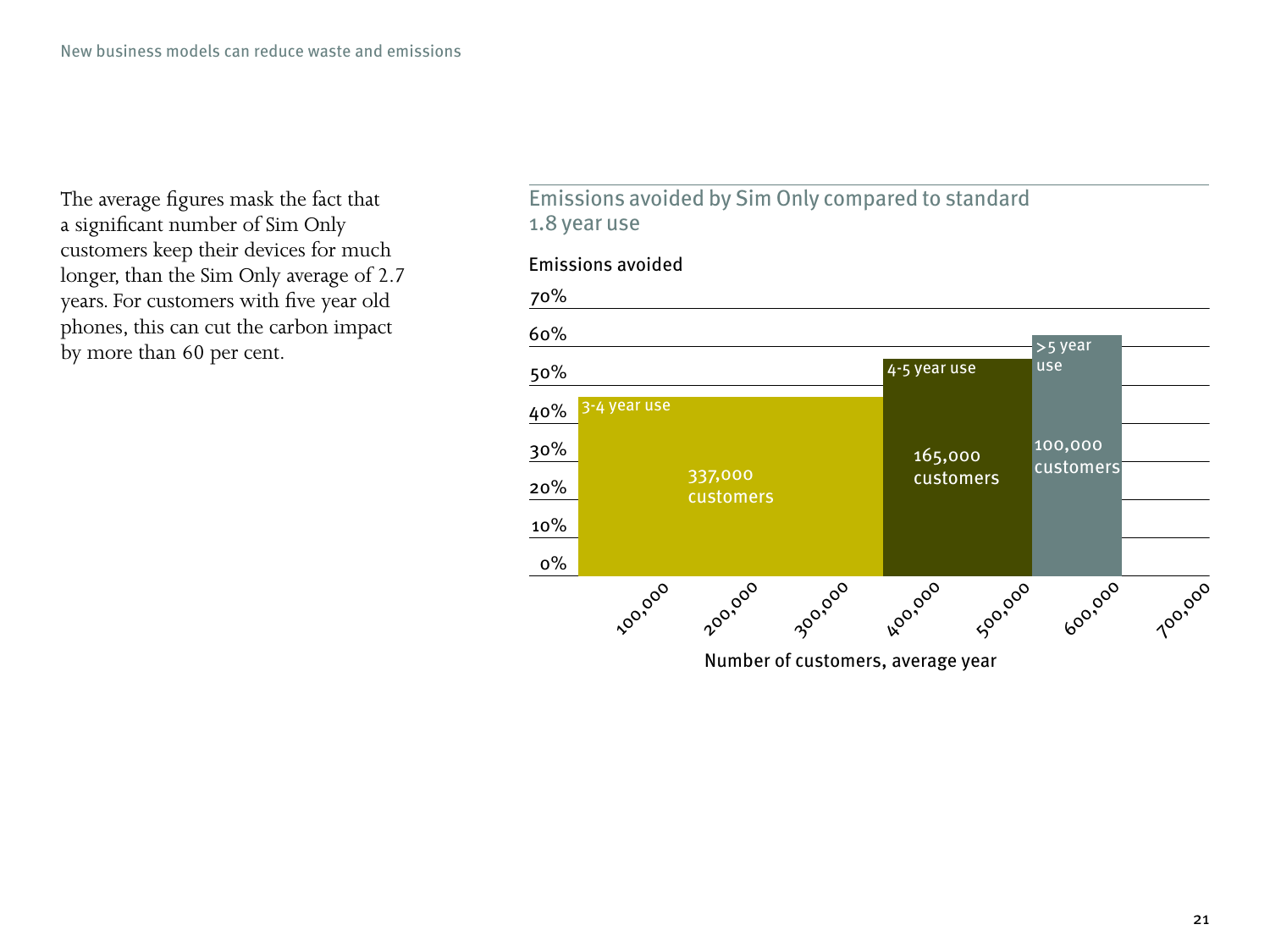## How to enable greater uptake of circular models

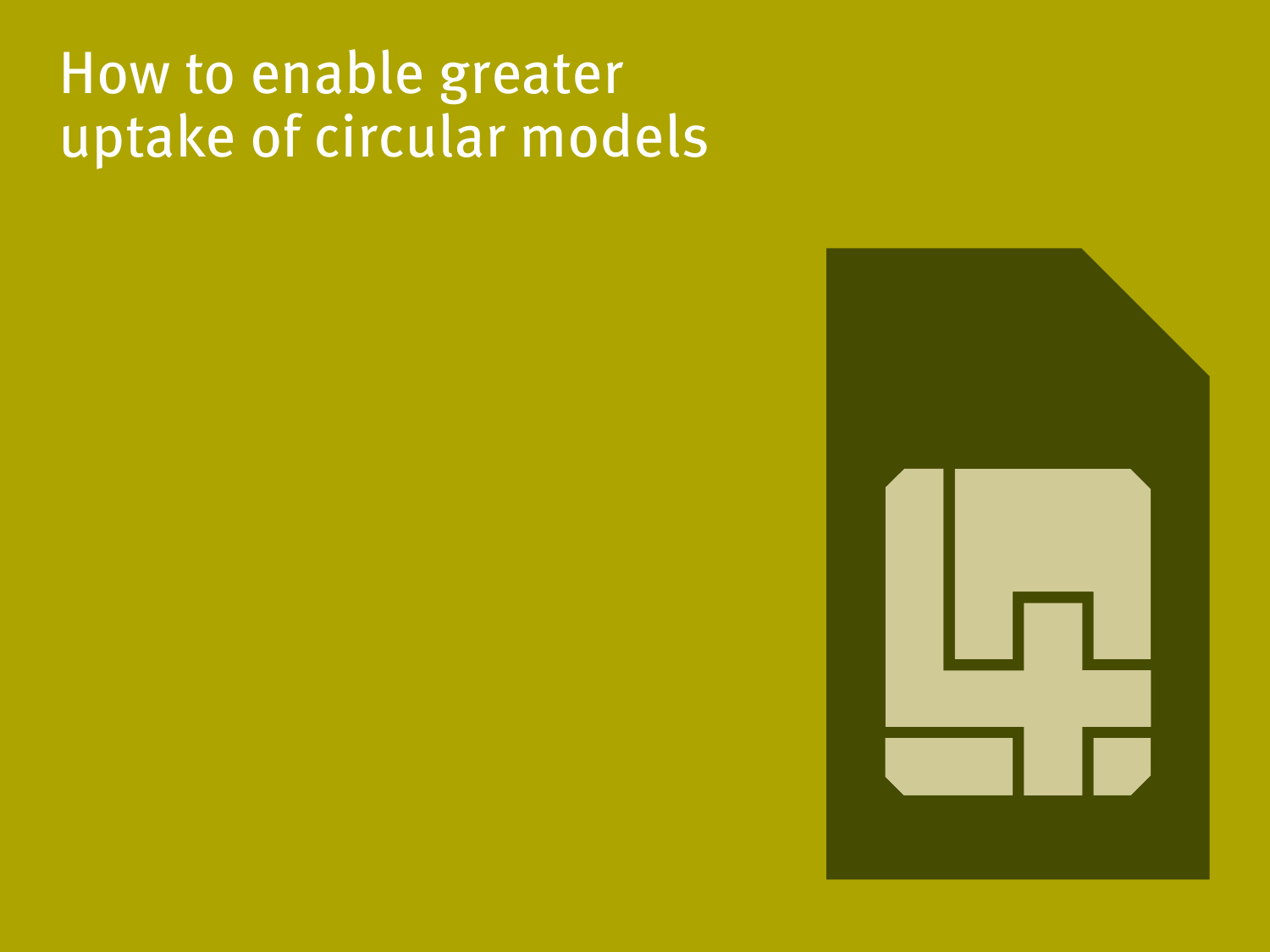O2's data shows that there is substantial demand for second hand devices and a market for customers who want to keep them in use for longer. There is, in theory, also ample supply of older devices but, these are generally sitting in people's drawers where they quickly lose their value. Finding better ways to link up supply and demand, and get second hand devices into the hands of the people that want them, will ensure that more phones can be useful for longer.

#### What companies can do

A number of opportunities exist for software providers, manufacturers, retailers and network operators to create more circular business models, as outlined in our 2015 report *A circular economy for smart devices.*

To make returning old phones the default option, companies can provide a leasing rather than ownership plan. Such programmes, which offer cheaper contracts but require customers to hand their phone in before they upgrade, have become popular in the US over recent years.

A less substantive change to existing business models would be to make it as easy and worthwhile as possible to sell old devices when a customer upgrades. This could be done right now: the app used to transfer data from an old phone to a new one could check the value of the old phone and offer a one-click sale, crediting the user's bank account. Combined with simple collection options, and the ability to securely wipe data, such an app would make it easier to resell an old phone than leave it in a drawer.

A third means of increasing returns would be to address the reason that many people keep hold of their old phones: the fear that their new device will break and they will need a back up while it is being repaired. Companies could address this concern by offering access to a temporary substitute phone as part of a contract.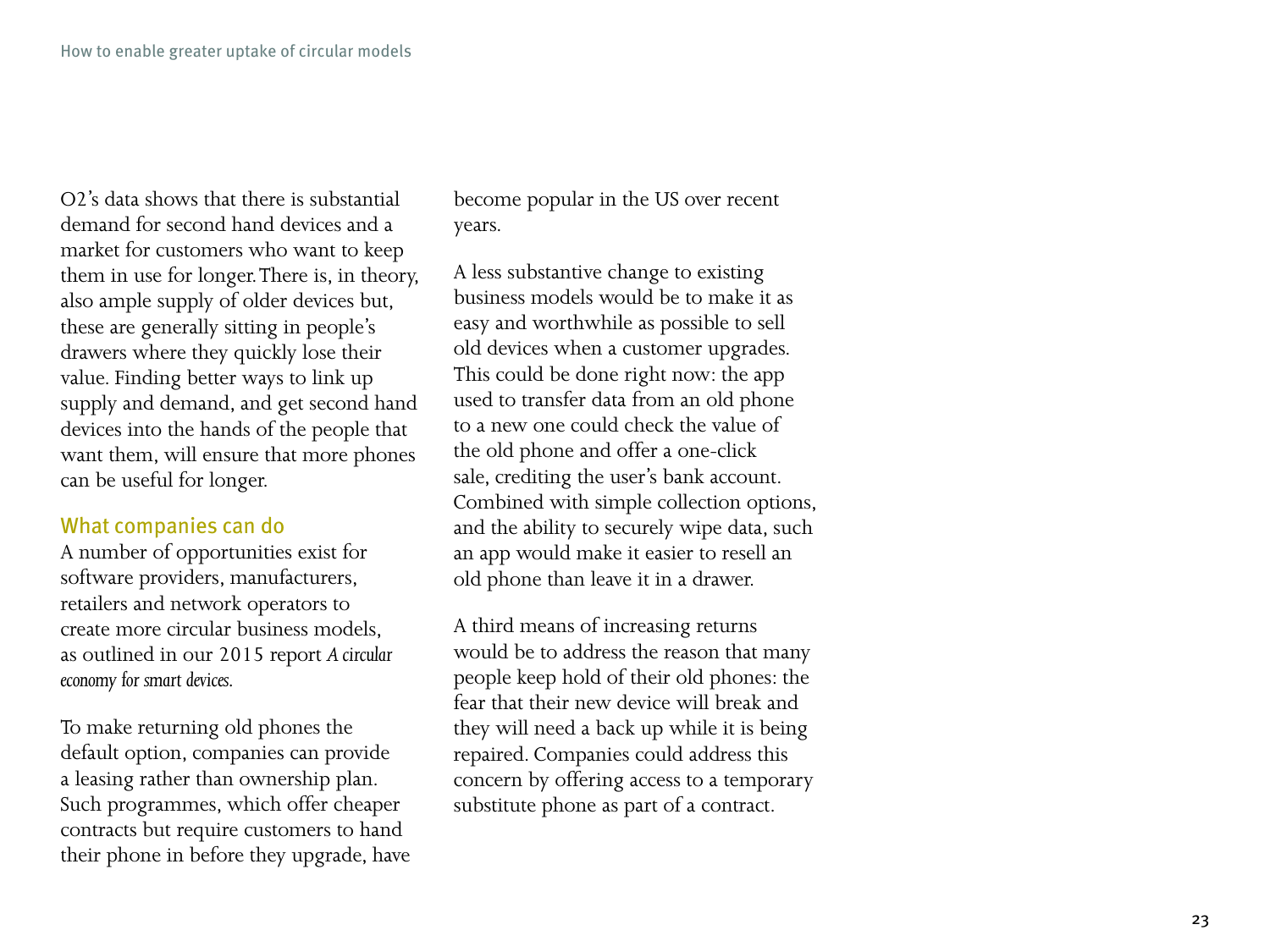#### What governments can do

Governments can also play a role in enabling more devices to stay in use for longer. They can stimulate circular business models to grow faster and enable consumers to choose when they want to upgrade. The most immediate opportunity for a government is to extend the EU's Ecodesign Directive to require mobile phone manufacturers to provide extended software support and longer lasting hardware.

Software obsolescence often occurs before the hardware breaks, meaning that working smartphones with unsupported operating systems have "limited to no resale value".<sup>19</sup> A requirement to provide software support for a minimum period of time would enable EU customers and companies to make better use of older hardware. The fact that Apple already provides software upgrades for nearly double the time that Android manufacturers do shows that extended software support is achievable, and the higher resale value of Apple devices suggests this is also valued by customers. Similarly, cosmetic damage can halve a device's value on the resale market.<sup>20</sup> There is currently a huge variation in both the durability of devices and the cost of repair. Many devices do not have easily removable batteries or replaceable screens, the components which most frequently need replacing. Those that can be fixed cheaply and easily can be economic to repair for up to five years.<sup>21</sup> Requirements for durability and ease of disassembly could prevent many devices being prematurely retired.

Taken together, business innovation and sensible consumer-focused regulation would help circular business models to grow. The result would be longer lived devices, a mobile phone industry that is better aligned with consumer preferences, and much lower environmental impacts.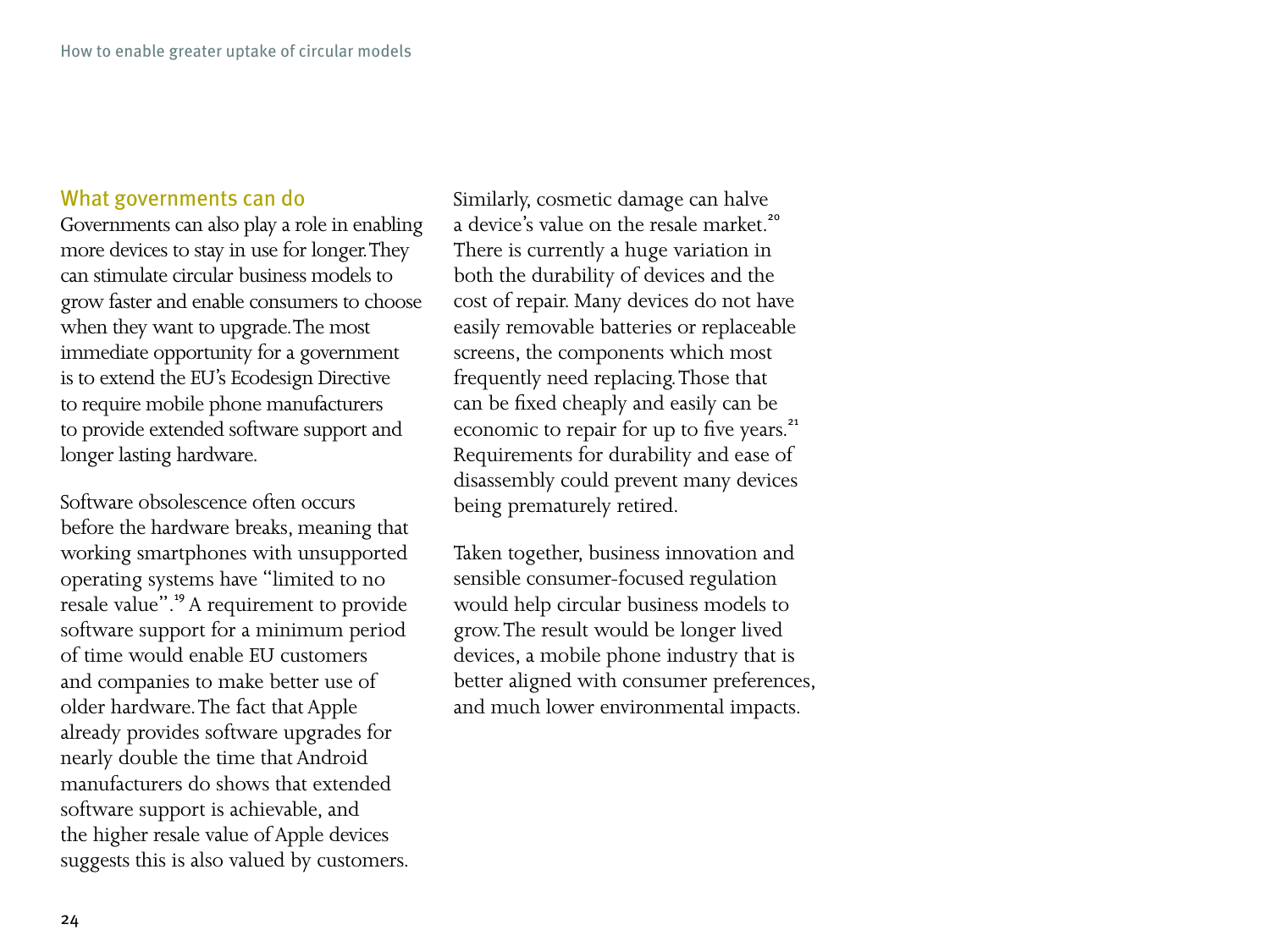## Methodology

For this report we, have broadly followed the methodology we developed for our 2015 report *A circular economy for smart devices*. Data from O2 has shown which models are actually being life extended and, in the case of Sim Only, how long for, allowing us to provide more realistic estimates of the environmental benefits of life extension.

#### Baseline scenario

Our baseline for the average lifetime of a device was 1.8 years. We then assumed that devices receive no second life. We determined the baseline environmental impact of a year of device use by dividing the total impact in the baseline use scenario by the baseline lifetime.

#### Life extension scenarios

Although the impacts from the use phase increased with a longer lifetime, the much greater manufacturing impacts were spread over a longer period and so reduced the overall impact per year.

For O2 Recycle, we extended the lifetime of the device to reach four and half

years for Apple devices and three years for others. This is based on what we determined to be the average 'maximum economic lifetime', the point at which it is no longer profitable to resell a device. This is explained in *A circular economy for smart devices.* 

The savings from each device type were calculated by subtracting the yearly impacts of a device used for the longer period from the yearly impacts of a device used for the baseline period. The total savings were calculated by multiplying the savings from each device by the number of devices of each type and aggregating the number of devices. Our calculations were as follows:

For Sim Only we took the average actual age of devices being used. This is a conservative estimate of savings because devices are probably not at the end of their lifetimes. However, they are likely to be closer to their end than average, given the attraction of the programme for customers who have paid off their two year contracts.

It wasn't possible to approximate how close to the end of life these devices were, so additional savings would be incurred if this could be derived.

The savings were the difference between the average annual impacts per customer of Sim Only customers and average annual impacts of the 1.8 year phone using customer, multiplied by the number of Sim Only customers.

Sim Only savings cannot be aggregated over years due to the inclusion of previous years' customers in each data set.

#### Measuring embodied carbon and water

Estimates vary widely on the total embodied carbon, water and energy in electronic devices, which analysts attribute to different accounting methodology and the absence of regulatory standards, as much as differences between devices.

Where possible, we have used the estimates provided by manufacturers for individual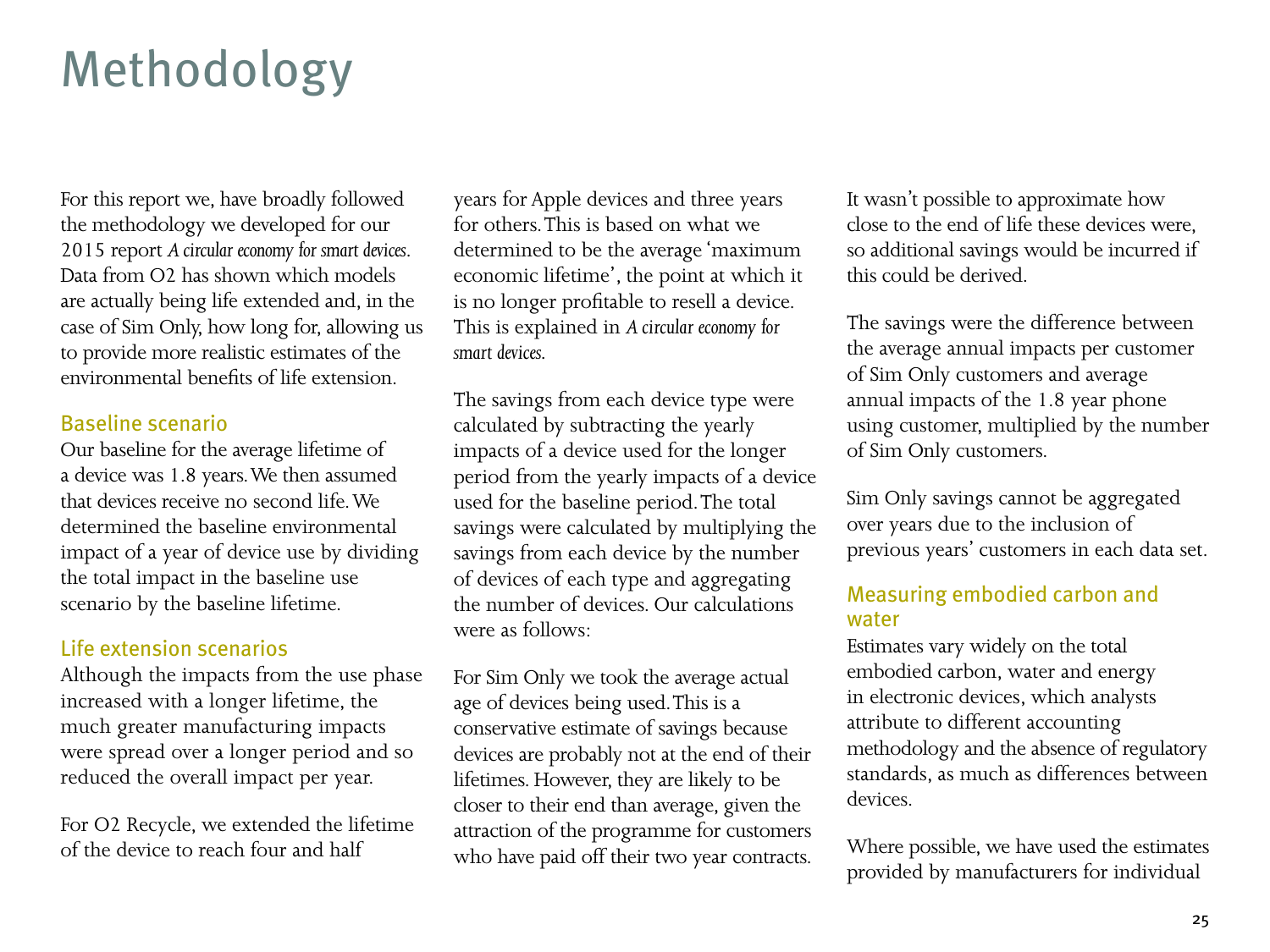models. Published emissions data is only available from Nokia, Apple, Sony and Samsung and, excepting Apple, only for a fraction of the phone models being used on O2. Where not available we have made estimates based on models of a similar age and specification, where possible from the same manufacturer. Water estimates have come from Google.

#### Attributing emissions savings

While the single use of a device for 1.8 years is the norm, this is definitely not the case for all consumers. With currently more than 60 registered phone recycling companies operating in the UK, and up to 20 per cent of phones being handed on to a friend or relative, O2's Recycle programme is not unique in enabling a second life for used phones, though it is the largest in Europe.<sup>22,23</sup> Without the scheme, some O2 Recycle customers would no doubt have sold their phone elsewhere. O2 Recycle is, nevertheless, a pioneering programme, and savings from the scheme can be reasonably attributed to O2's activity.

On the other hand, O2 cannot definitively claim responsibility for Sim Only savings. Sim Only has encouraged customers to stay on O2 contracts without purchasing a new phone, and while this creates significant savings compared to a customer who does upgrade, Sim Only and pay as you go equivalents have always existed on O2 and other carriers.

The savings from these programmes are, in any case, significant and the fact that O2 is not the only company offering them is positive for the environment. As more companies adopt these business models, the environmental burden of the industry will continue to decrease, or at least grow more slowly.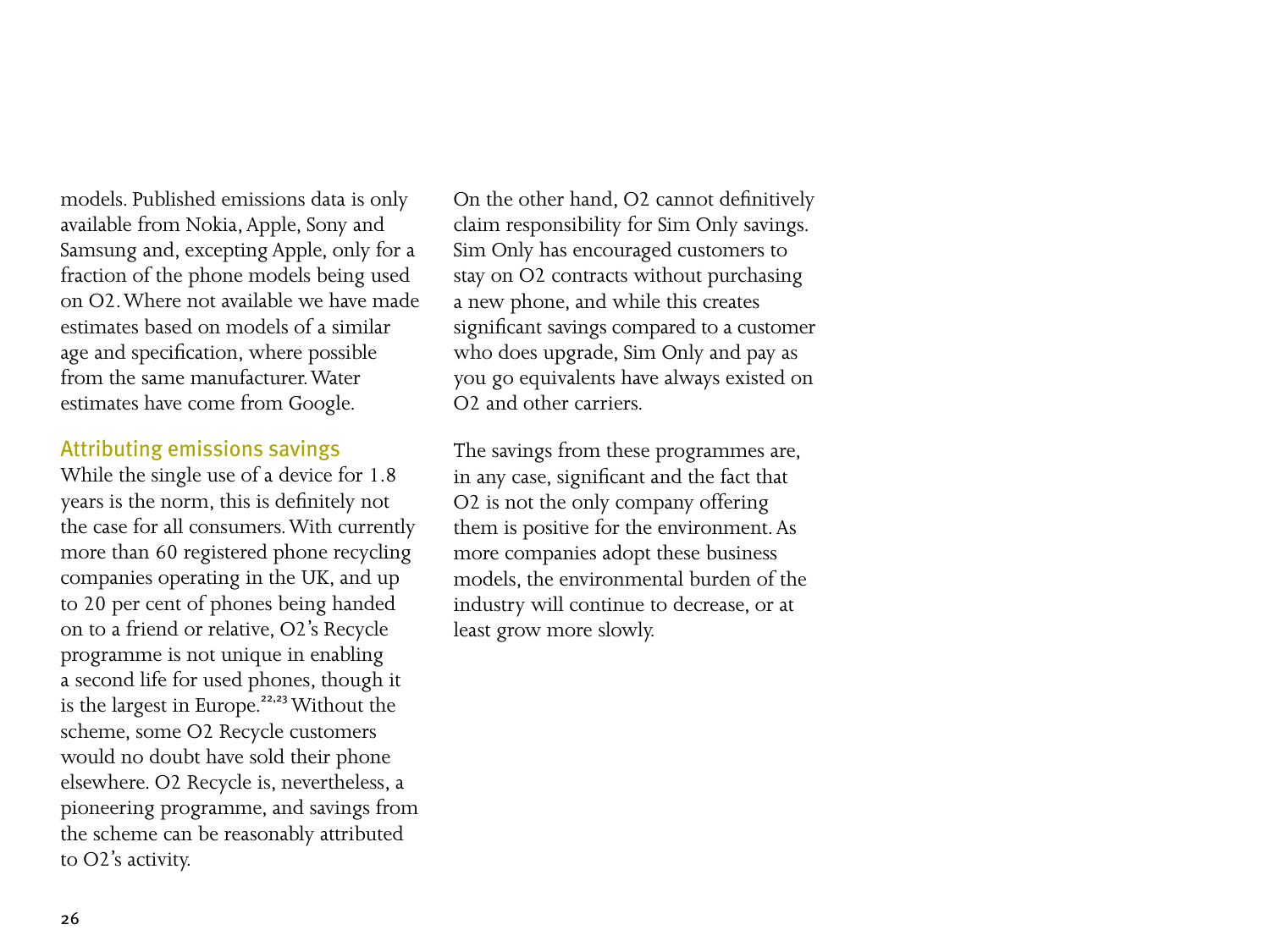### Endnotes

- 1 IDC, 3 December 2015, 'Worldwide smartphone market will see the first single-digit growth year on record, according to IDC', www.idc.com getdoc. jsp?containerId=prUS40664915
- 2 *eMarketer*, 16 January 2014, 'Smartphone users worldwide will total 1.75 billion in 2014', www.emarketer.com/Article/ Smartphone-Users-Worldwide-Will-Total-175-Billion-2014/1010536
- 3 P Kissonergis , 13 October 2015, 'Smartphone ownership, usage and penetration by country', SMS Global, www.smsglobal.com/thehub/smartphoneownership-usage-and-penetration/
- 4 Nielsen, 17 June 2015, 'Nielsen: Chinese smartphone market now driven by upgrading', www.nielsen.com/cn/en/ press-room/2015/Nielsen-Chinese-Smartphone-Market-Now-Driven-by-Upgrading-EN.html
- 5 T Sacconaghi, 7 August 2013, *The long view: the used smartphone market, part 1: what, where and how big?*, Bernstein Research, p 4
- 6 O Williams, 28 January 2016, 'Samsung's smartphone sales are shrinking and this is only the beginning', *The Next Web*, thenextweb.com/gadgets/2016/01/28/ samsungs-smartphones-are-doing-just-asbad-as-everyone-elses-and-this-is-onlythe-beginning/
- 7 E Lee, 13 October 2015, 'Smartphone upcycling gains momentum In China as users trade phones every 18 months', *Tech Node*, technode.com/2015/10/13/ smartphone-upcycling-china/
- 8 T Sacconaghi, 7 August 2013, op cit
- 9 D Benton, J Hazell and E Coats, 2015, *A circular economy for smart devices*, Green Alliance, www.green-alliance.org.uk/a\_ circular\_economy\_for\_smart\_devices.php
- 10 Deloitte, 13 January 2016, 'The £12 billion market you may never have heard of', www.deloitte.co.uk/tmtpredictions/ used-smartphones/
- 11 It is difficult to accurately measure the upgrade cycle, see https://recode net/2015/ 12/16/the-smartphone-lifetime-challenge/
- 12 Green Alliance calculations
- 13 Ibid
- 14 This effect cannot be attributed to customers with preferences for longer lived devices just switching within O 2 to the Sim Only plan, as the average age of devices for all O 2 customers has also increased over this period.
- 15 Friends of the Earth, November 2012, *Mining for smartphones: the true cost of tin*, p 4, www.foe.co.uk/sites/default/files/ downloads/tin\_mining.pdf
- 16 eef (The manufacturers' organisation), July 2014, *Materials for manufacturing:*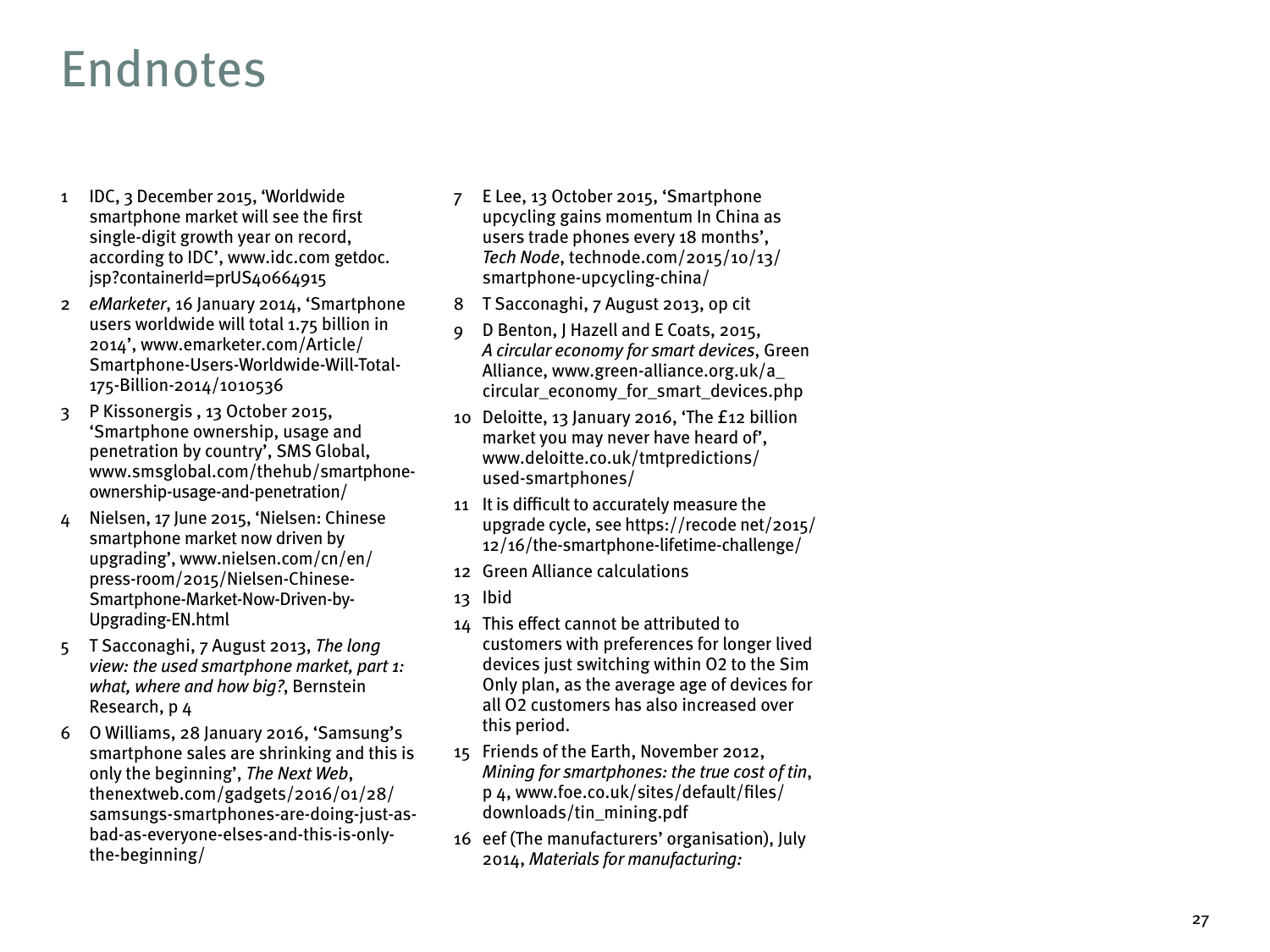*safeguarding* supply, p1, www.eef.org.uk/ resources-and-knowledge/research-andintelligence/industry-reports/materials-formanufacturing-safeguarding-supply

- 17 Apple devices have embodied emissions three to four times that of Samsung devices. Some of this may be due to differences in carbon accounting methodology. See Apple environment reports, www.apple.com/uk/environment/ reports/; and Samsung environmental report, www.samsung.com/us/ aboutsamsung/sustainability/ sustainabilityreports/download/2014/18\_ Environmental\_Report.pdf
- 18 Green Alliance calculations based on environmental data provided by O2
- 19 T Sacconaghi, 7 August 2013, op cit
- 20 O2 Recycle will pay £24 for a Samsung Galaxy S4 with broken buttons compared to £48 for a fully working device, www.o2recycle.co.uk/mobiles/5552/ samsung-galaxy-s4-i9500.aspx
- 21 Green Alliance calculations
- 22 D Crookes, 29 October 2014, 'How to turn your mobile phone into easy money', *The Independent*, www.independent.co.uk/ life-style/gadgets-and-tech/features/ how-to-turn-your-mobile-phone-into-easymoney-9826860.html
- 23 P Lee and C Calugar-Pop, 8 September 2015, *Mobile Consumer 2015*, 'The UK cut:

game of phones', Deloitte, www.deloitte. co.uk/mobileuk/assets/pdf/Deloitte-Mobile-Consumer-2015